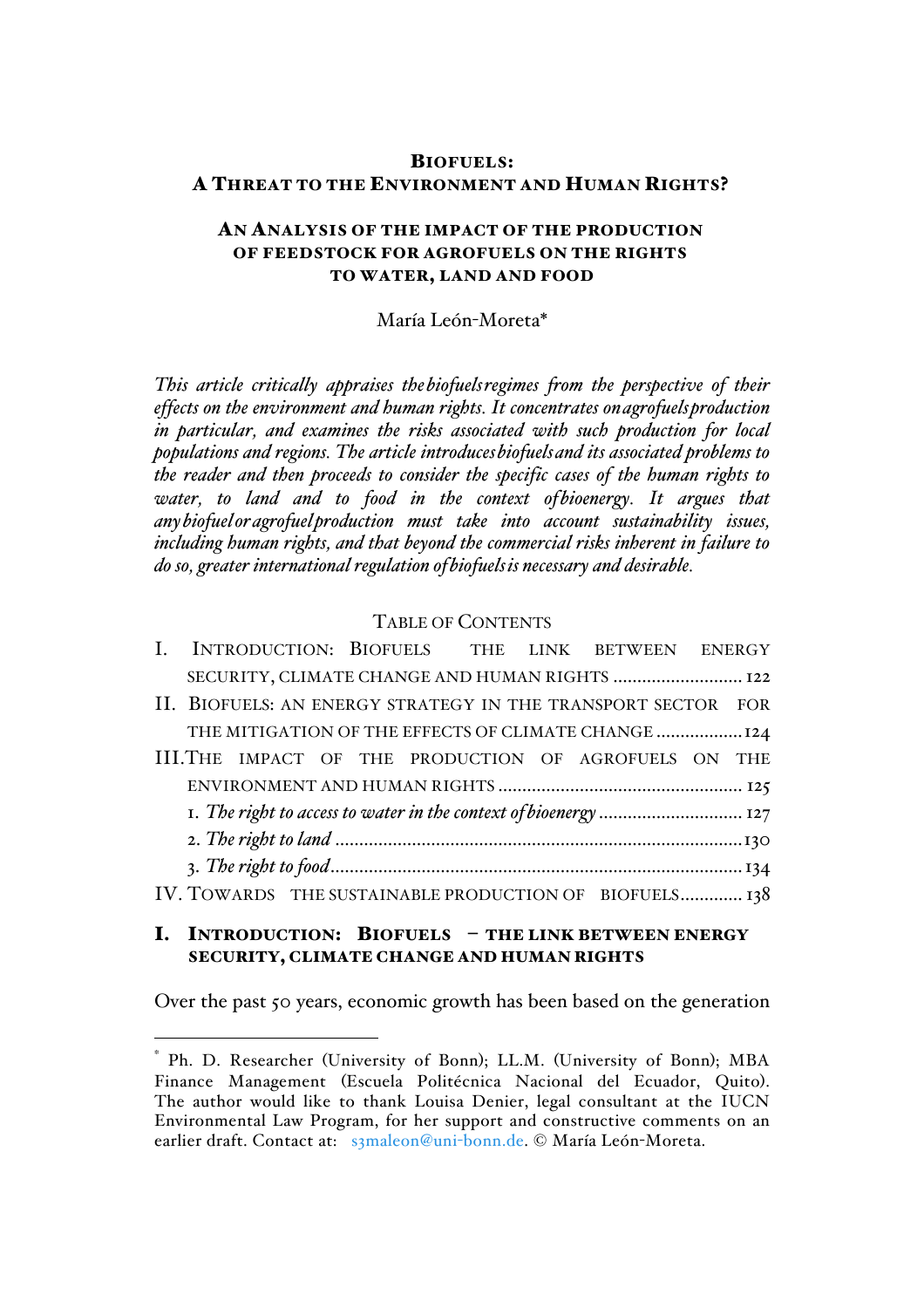of non-renewable energy. Indeed, about 80% of the global primary energy still derives from fossil fuels.  $\begin{bmatrix} 1 \end{bmatrix}$  In developed and developing countries, the growing demand of energy sources for the production, distribution and commercialization of goods and services is putting enormous pressure on energy sector.<sup>[2]</sup> For instance, the International Energy Agency projected that world primary energy demand will increase by almost 60% between 2002 and 2030, reaching 16.5 billion tonnes of oil equivalent. Two-thirds of the increase will come from developing countries.[3] The growing demand for energy on the one hand, the reduction of the availability of non-renewable energy sources on the other hand, as well as the emergence of other serious influencing drivers such as climate change and population growth, have prompted the international community to explore new efficient and environmentally friendly energy sources.

In this scenario, climate change constitutes, in particular, one of the main elements of consideration on the international energy agenda because of its linkage with energy production and consumption patterns. Compelling evidence has shown that the rising global average temperature at the surface of the earth stems from the increasing consumption of fossil fuels since they give rise to the release of greenhouse gases (GHG) into the atmosphere.[4] This complex phenomenon adversely affects ecosystems and the ecological interrelations which support, in turn, the economic and social development of individuals. To face the negative consequences of climate change, two important response measures have been developed at the international level: mitigation and adaptation. While mitigation encompasses all measures which tend to avoid or reduce GHG emissions, adaptation measures target the prevention of risk and the application of economic and social opportunities under the conditions of the now unavoidable impacts of change of climate. $\lbrack \{5\} \rbrack$  The production of biomass[6] for the generation of bioenergy has been perceived as potential mitigation measure for the reduction of GHG emissions from the energy sector, in particular from the transport sector. In this connection, international forums such as the World Summit on Sustainable Development in Johannesburg have urged nations, in which the generation and consumption of energy depends on systems which are sources of GHG, to reform their energy regimes with the aim to reduce the impact of climate change. According to the International Energy Agency, fossil fuels remain the principal source of primary energy, amounting to 84% of the total increase of the energy demand between 2005 and 2030. $\begin{bmatrix} 7 \end{bmatrix}$  Taking into account the contribution of energy sources to sustainable development, to the creation of other important goods and services and to the mitigation of poverty, the Johannesburg Plan of Implementation therefore encourages access to modern biomass technologies and fuelwood sources and supplies and the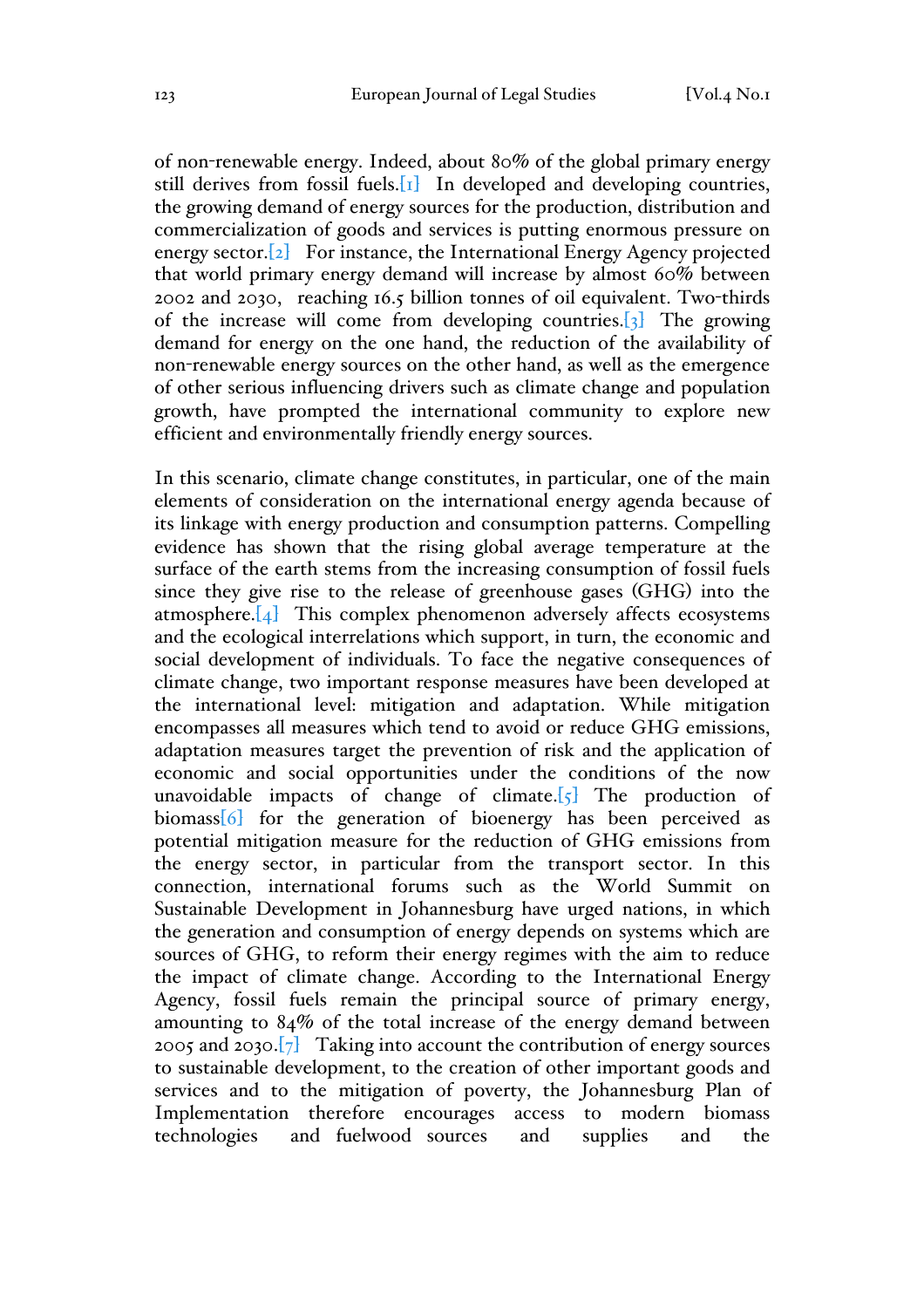commercialization of biomass operations, including the use of agricultural residues, in rural areas and places where such practices are sustainable.[8]

In the context of energy and climate governance, bioenergy addresses two specific issues. On the one hand, the production of biofuels ensures energy security through the diversification of energy supplies, so that the dependence of oil-importing countries on fluctuating commodity prices reduces considerably. For Example, the Brazilian government has developed programs and policies which support the creation and implementation of its own biofuels industry to assure the energy security of the country by reducing its dependence on fossil fuels.<sup>[9]</sup> On the other hand, the development of new renewable energies, such as bioenergy, may contribute to enhanced climate resilience since it contributes to the mitigation of the effects of climate change and reduces, as a consequence, potential conflicts and security risks caused by the competition for natural resources (soil, water and biodiversity). However, the production of bioenergy raises an important question: what extend does the production of bioenergy have a negative effect on the environment and human rights? Water, soil and biodiversity are decisive elements not only for the cultivation of feedstock for biofuels such as maize, sugar cane and soya beans but also for the fulfilment of several human rights. Therefore, shifts in the use of these resources, scarcity, and negative environmental impacts caused during biofuel production can compromise the access of vulnerable groups to these natural resources and restrict for example their rights to water, land and food. In order to understand the environmental and social connotations of the production of feedstock biofuels, this paper will first explain the concepts around biofuels and its role in the energy sector. There will then be an analysis of the effects of the production of feedstock for biofuels on the environment and on people, in the light of the human right to water, to land and to food.

## II. BIOFUELS: AN ENERGY STRATEGY IN THE TRANSPORT SECTOR FOR THE MITIGATION OF THE EFFECTS OF CLIMATE CHANGE

Before discussing the impact of the generation of biofuels on the environment and on human rights, it is important to determine the origin, concept and classification of biofuels as well as their role in the transport sector.Bioenergy can be defined as energy derived from biomass, non-fossil material of biological origin including forest and agricultural plants, wild or cultivated crops, and used for heat, electricity or transport.[10] To obtainbioenergy, biomass can be transformed into socalled biofuels. Depending on the raw material from which these energy sources derive, biofuels can be categorized under three groups. First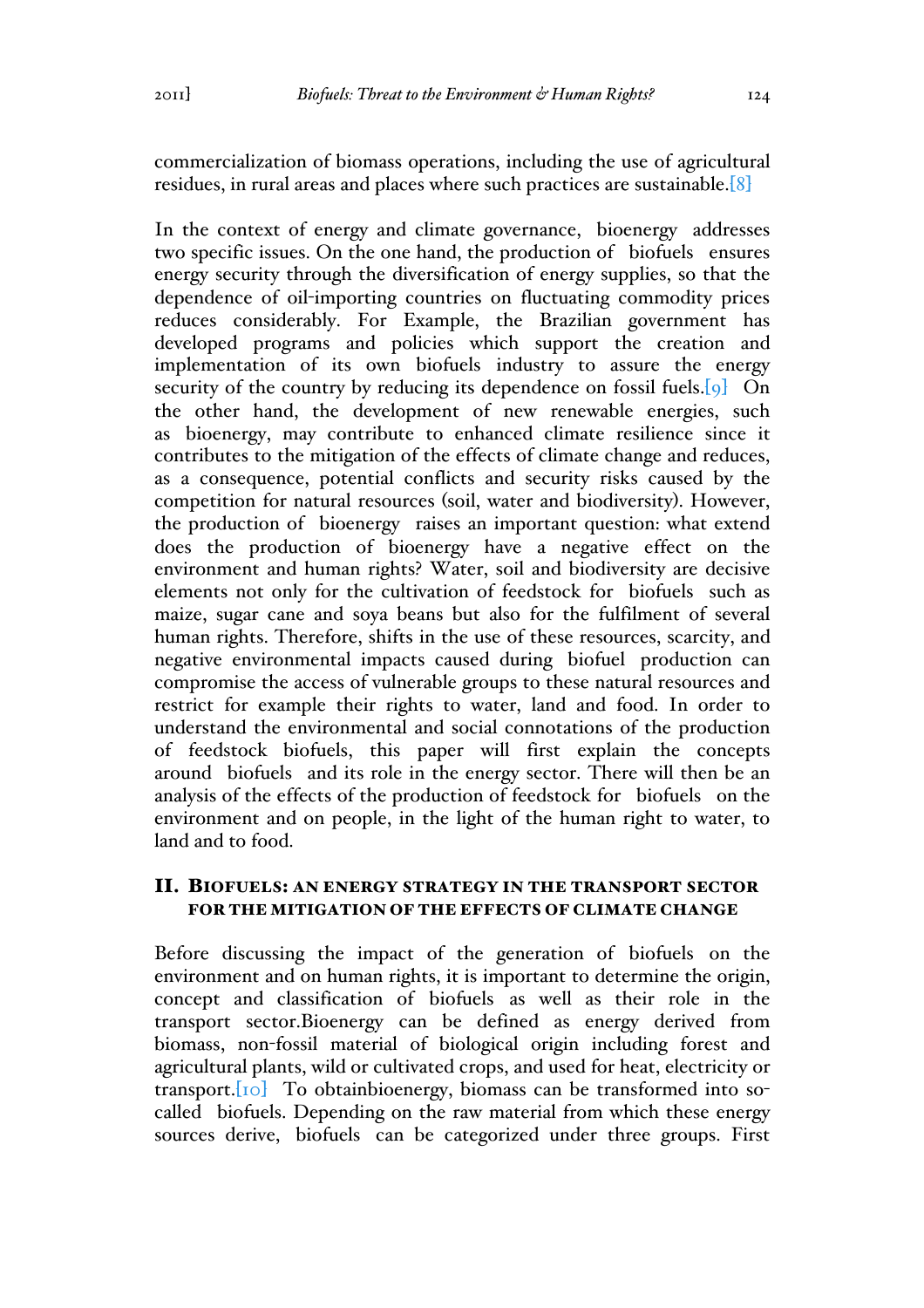generation biofuels includeagrofuels, all types of fuels derived from agriculture and livestock products, which are mainly extracted from food and feed crops, animal and agricultural by-products<sup>[11]</sup> and transformed<br>in fuels through well-established processing in fuels through well-established processing technologies.[12] Agrofuels can take the form either of solid, liquid or gaseous fuels. Second generation biofuels encompass, in turn, fuels obtained by the conversion of cellulosic materials (e.g. switchgrass and agricultural waste) by thermo-chemical or bio-chemical processes.[13] Finally, third generation biofuels are planned to be produced from 'energy-designed' feedstock and processed by more efficient technologies than what is used for the current production of biofuels. These are the biofuels of the future. $[14]$  Taking account the complex interrelations and different questions that each generation of biofuel faces, the scope of this paper will address to the impacts of the production of agrofuels on the environment and human rights. In this paper, the terms agrofuels and biofuels will both refer to liquid biofuels (bioethanol and biodiesel) used for transport.

The transport sector is the principal driver of oil demand in most regions of the world. Globally, it is expected that the share of total primary oil used for transport will rise from  $47\%$  in 2005 to  $52\%$  in 2030.[15] In recent years, developed countries and emerging countries have made efforts to stimulate the production of agrofuels within their domestic policies in order to increase the demand of such energy sources in the market for road-transport fuels and to reduce, consequently, their dependence on oil imports. In fact, the International Energy Agency (IEA) projected in a conservative scenario that the demand for biofuels will increase from 2.3  $\%$  in 2015 to 3.2  $\%$  in 2030 in the transport sector. $[16]$  At the time of writing, the European Union and the United States are not only the main consumers of biofuels but they are also,<br>together with Brazil leaders in together with Brazil, leaders in global biofuelsproduction. $\boxed{17}$  Nevertheless, these tendencies can significantly change in the next years due to the accelerated process of industrialization in emerging countries, such as China and India, and the opportunity for developing countries to attract investments for the production of biofuels. Although the demand for biofuels represents a small component of the total energy demand, producers and consumers of agrofuels face each other in a play of market forces that puts enormous pressure on the environment and on the natural resources from which biomass is obtained.

## III. THE IMPACT OF THE PRODUCTION OF AGROFUELS ON THE ENVIRONMENT AND HUMAN RIGHTS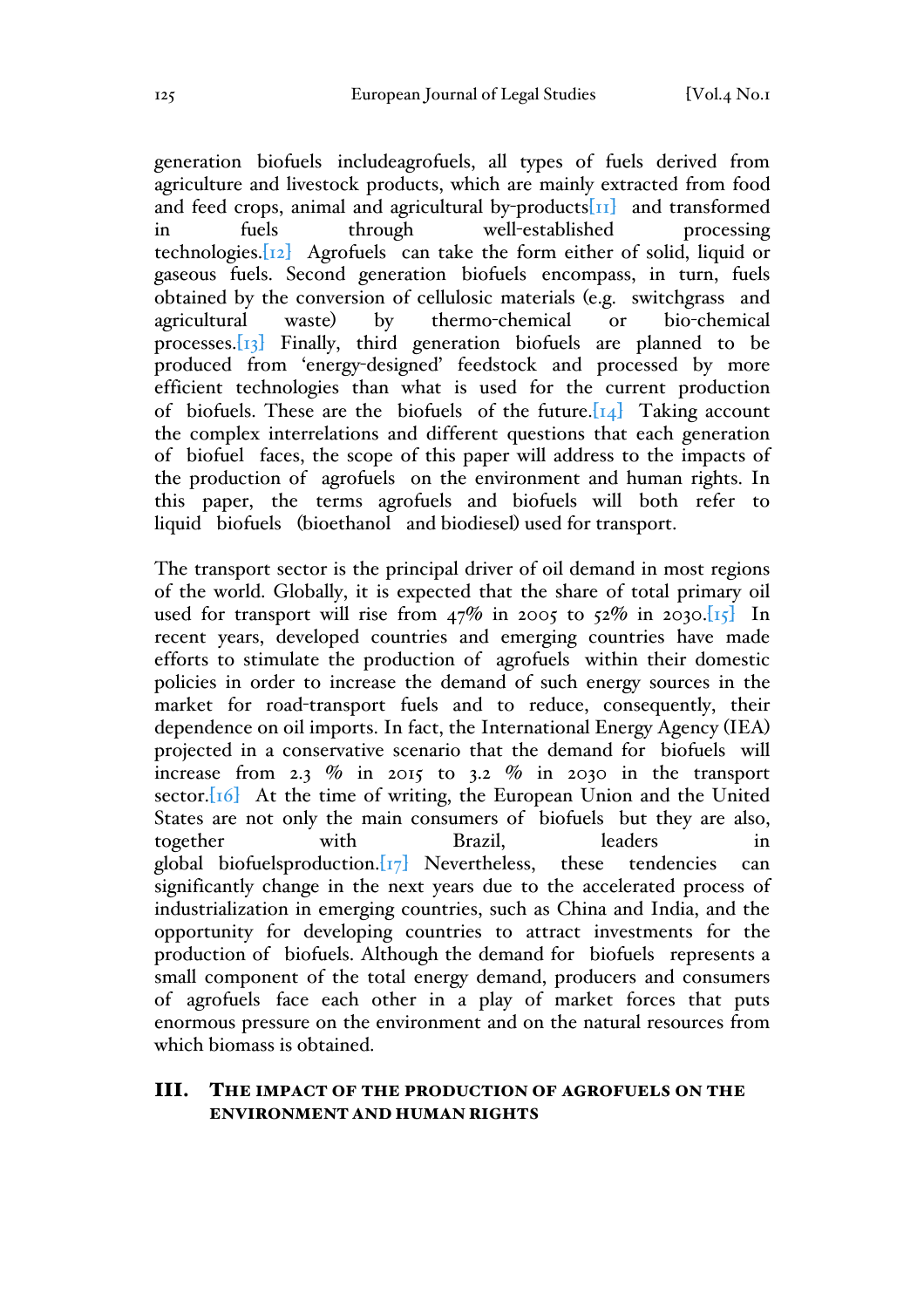Developing countries in Asia, Eastern Europe, Latin America and sub-Saharan Africa are showing an increasing interest in creating favourable conditions for investment projects aiming the production of feedstock foragrofuels. Many of the countries in these regions possess significant comparative advantages for the generation of biomass owing to their climate conditions, geographical position and abundant land resources.[18] In this context, the development of agrofuel has emerged in the view of international organizations as a formidable sustainable development strategy which can have an effect at two different levels. $\begin{bmatrix} 19 \end{bmatrix}$  At the national level, this strategy can address social problems in rural areas in developing countries by improving people's conditions of life through the creation of employment and the improvement of social infrastructure.[20] At the international level, the generation of agrofuels as a sustainable development strategy can ensure the global transportation fuel supply by reducing the dependence of oil imports from political unstable countries and the reduction of GHG emissions as well.<sup>[21]</sup> However, all these arguments in favour the production of agrofuels can be overshadowed by environmental and social externalities caused by the cultivation of feedstock for this purpose.

The production of feedstock for agrofuels has a significant impact on the environment and on the people's conditions of life. Water and soil are key natural resources for the cultivation of bionergy crops, but they face critical environmental impacts such as pollution or the reduction of their quality and quantity because of the unsustainable exploitation of the resources and biofuel process of production. Indeed, the use of pesticides and fertilizers inbiofuels crops, the replacement of natural forest by monoculture biomass forests, the use of genetic modified organisms, or the proliferation of 'invasive alien species' are factors that lead to soil erosion, water run-off and the loss of biodiversity.[22] These, in turn, may have important implications for the rights of individuals and communities that live in the areas where such projects take place. In fact, the realisation of several human rights depends on the availability and quality of resources as well as the quality of the environment. To understand the complex interrelations between negative environmental impacts caused by the production of feedstock foragrofuels and the violation of human rights, this paper will address the question: What complex interrelations exist between the negative environmental impacts caused by the production of feedstock for agrofuels and the violation of human rights, such as the right to access to water, the right to land and the right to food?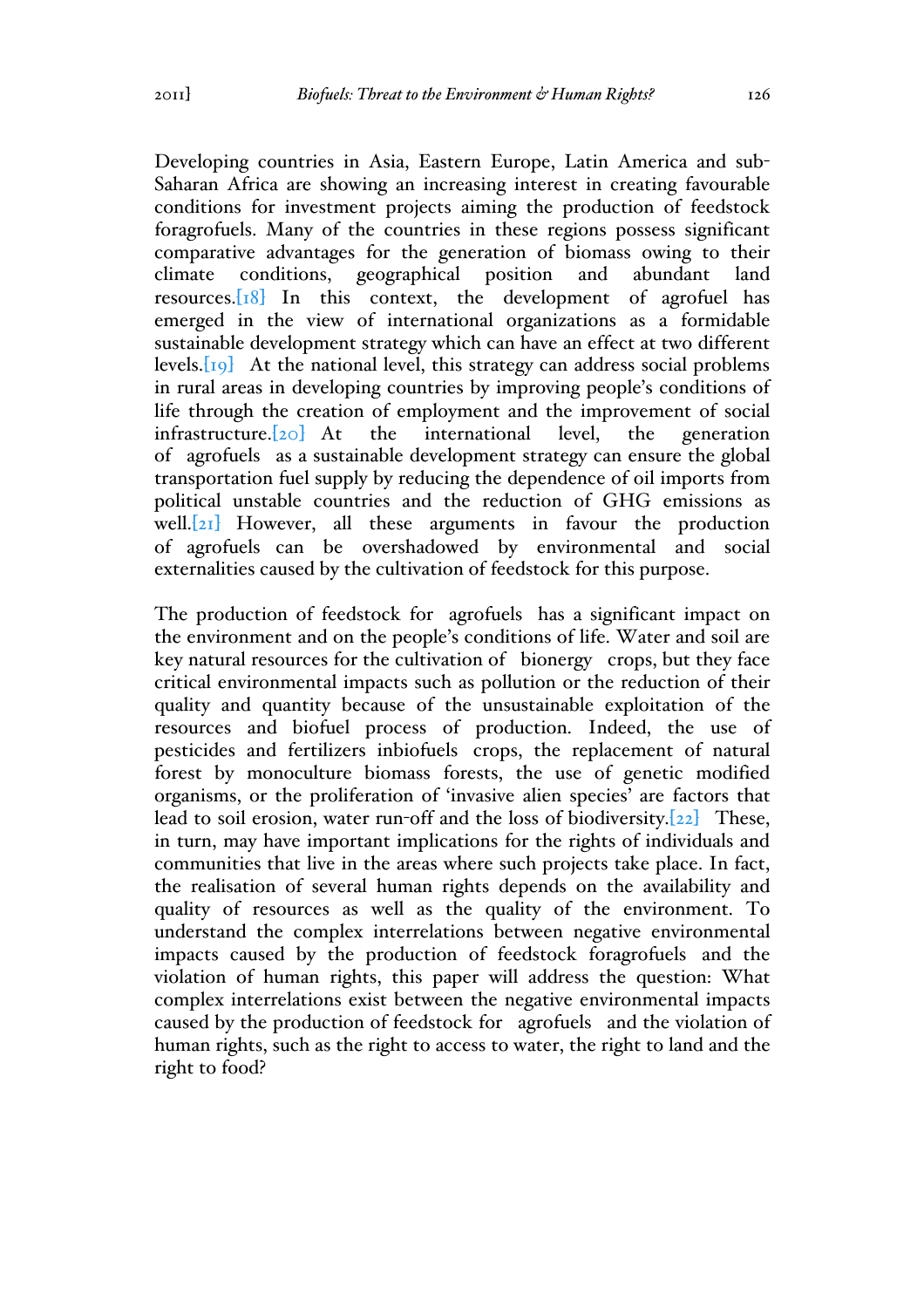#### 1. *The right to access to water in the context ofbioenergy*

The right to access to safe drinking water has been recognized either implicitly or explicitly in several international instruments.[23] However, access to water has not been categorized as a human right until recently when the majority of members of the United Nations General Assembly voted in favour of Resolution 10967 on July 2010. This Resolution urges States and international organizations 'to provide financial resources, build capacity and transfer technology, particularly to developing countries, in scaling up efforts to provide safe, clean, accessible and affordable drinking water and sanitation for all.' Although this Resolution has a non-binding character, it strengthens the acknowledgment of the access to water as a human right at the international level.

In relation to the legal framework of the human right to access to safe, clean, accessible and affordable drinking water, the Committee on Economic Social and Cultural Rights outlined its content and scope of applicability in General Comment No. 15. According to the Committee, the right to water 'entitles everyone to sufficient, safe, acceptable, physically accessible and affordable water for personal and domestic uses'. $[24]$  Two constituent elements of the human right to access to water derive from this definition: first the idea of 'safe drinking water' and second the notion of 'access to water'. $[25]$  The first element, 'safe drinking water', establishes on the one hand the scope of protection of the human right to access to water which is the use of water for personal and domestic needs. On the other hand, the term 'safe' refers to the quality of water. This means that water for personal and domestic consumption must be free of microbial or chemical hazards. Regarding the second element, the 'access to water' refers to the availability of water as well as to the promotion of equitable, physical and economic accessibility to water. In this sense, people are not only entitled to the equal and nondiscriminatory provision of water, which must be affordable for all, but water should be available as close as possible to each house, to educational institutions or to the workplace. Water quality, availability and accessibility constitute preconditions for the fulfilment of the human right to water; nevertheless, these factors play also an important role in the development of other activities in other economic sectors. In fact, water is an essential resource in agriculture, the energy generation and industry.

Water has been defined by Committee on Economic, Social and Cultural Rights as a 'limited natural resource and a public good fundamental for life and health'. $[26]$  This definition points out the significance of the access to water for the fulfilment of other human rights, such as the right to life and to health. However, the scope of protection of the right to water is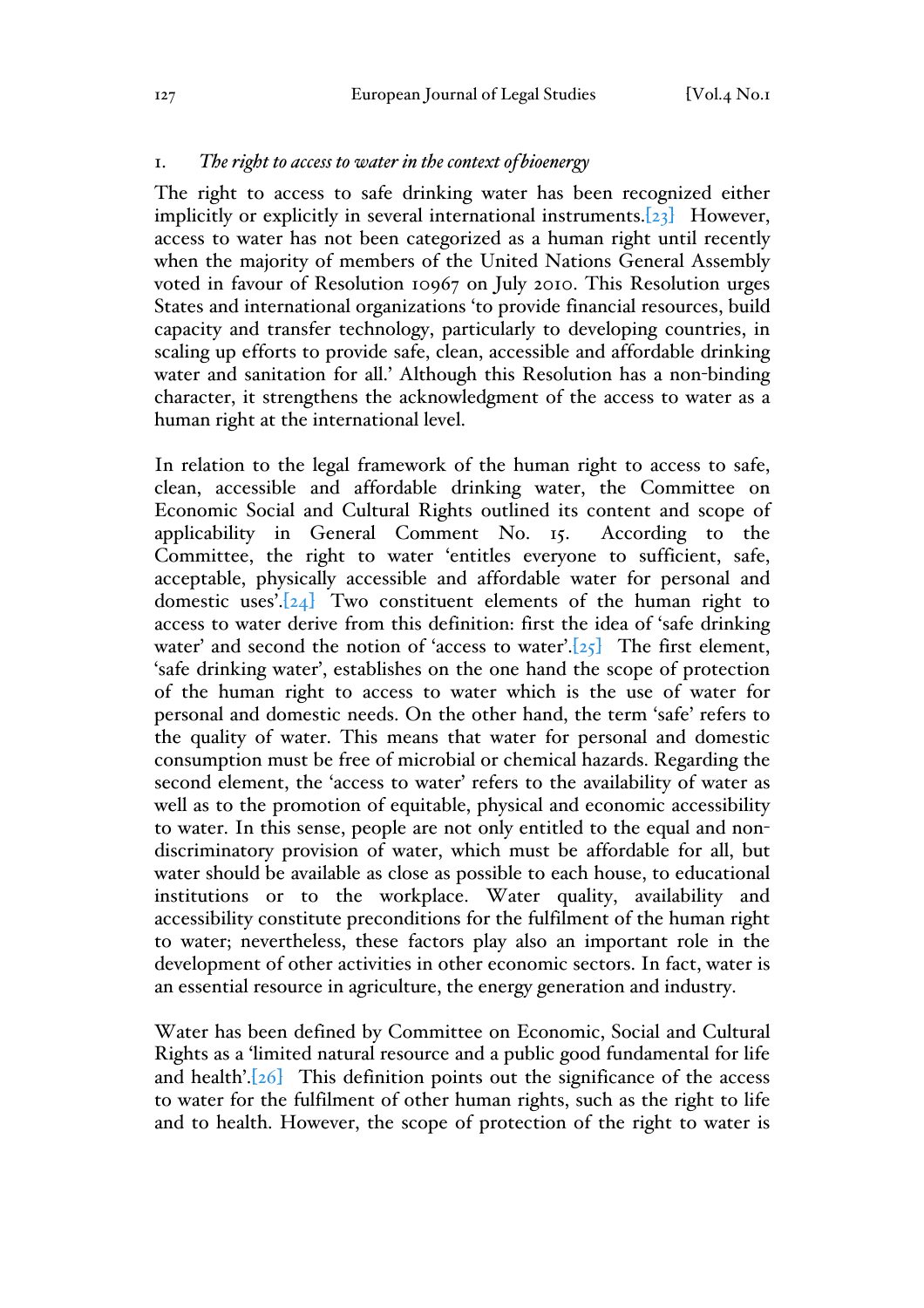limited to the use of water for personal and domestic uses. Agriculture, industry, energy generation constitute other spheres of human development which strongly depend on water and compete for the access to this resource. In addition to the wide scope of the use of water and the competing interest linked to its access, there are other factors which are putting a significant pressure on the availability and quality of water source and could give rise to a global water crisis, such as population growth, rising food requirements, industrialization processes in emerging countries and an increasing energy demand linked to a biofuels development strategy. $[27]$ 

In the context of bioenergy, water is one of the most important elements for the production of feedstock for biofuels. Water plays an important role in two different stages of biofuel production: for growing the feedstock and for the production process of biofuels plants.[28] The environmental impacts of the production of biofuels tend to be more perceptible on the quality and quantity of water where these projects are performed. The type of crop, the methods of irrigation and cultivation as well as the amount of water located in a specific region (e.g. semi-arid or water abundant regions) $[29]$  are factors which influence the competition for access to water and ultimately the fulfilment of the human right to access to water. Therefore, the impact of these drivers on the availability and quality of water will analyzed in this paper in the light of the realization of the right to access to water.

The availability of water is one of the fundamental conditions not only for the fulfilment of the right to access to water but also for the production of feedstock for biofuels. During the production of agrofuels, factors that influence water availability are the type of crop, the uses of water, the efficiency of the methods of irrigation, and the geographical distribution of water. The average requirements of water necessary for the production of one litre of agrofuels are 2,500 l of crop evapotranspiration[30] and 850 l of irrigation water are need for this purpose. However, this average varies from region to region. While the volume of water needed for irrigation of rain-fed rapeseed crops in Europe is negligible, the amount of water required for the production of maize for a litre of ethanol in China requires on average 2,400 l of water for irrigation. $\begin{bmatrix} 31 \end{bmatrix}$  In that context, the inefficient use of water during the cultivation of biofuels and the type of crop cultivated can give rise to water depletion in regions where water is scarce. In addition to these factors, the geographical distribution of water and population pressure exert an additional pressure on the availability of water in a specific geographic area. China and India, for instance, already suffer from water scarcity problems. At the same time, however, both countries are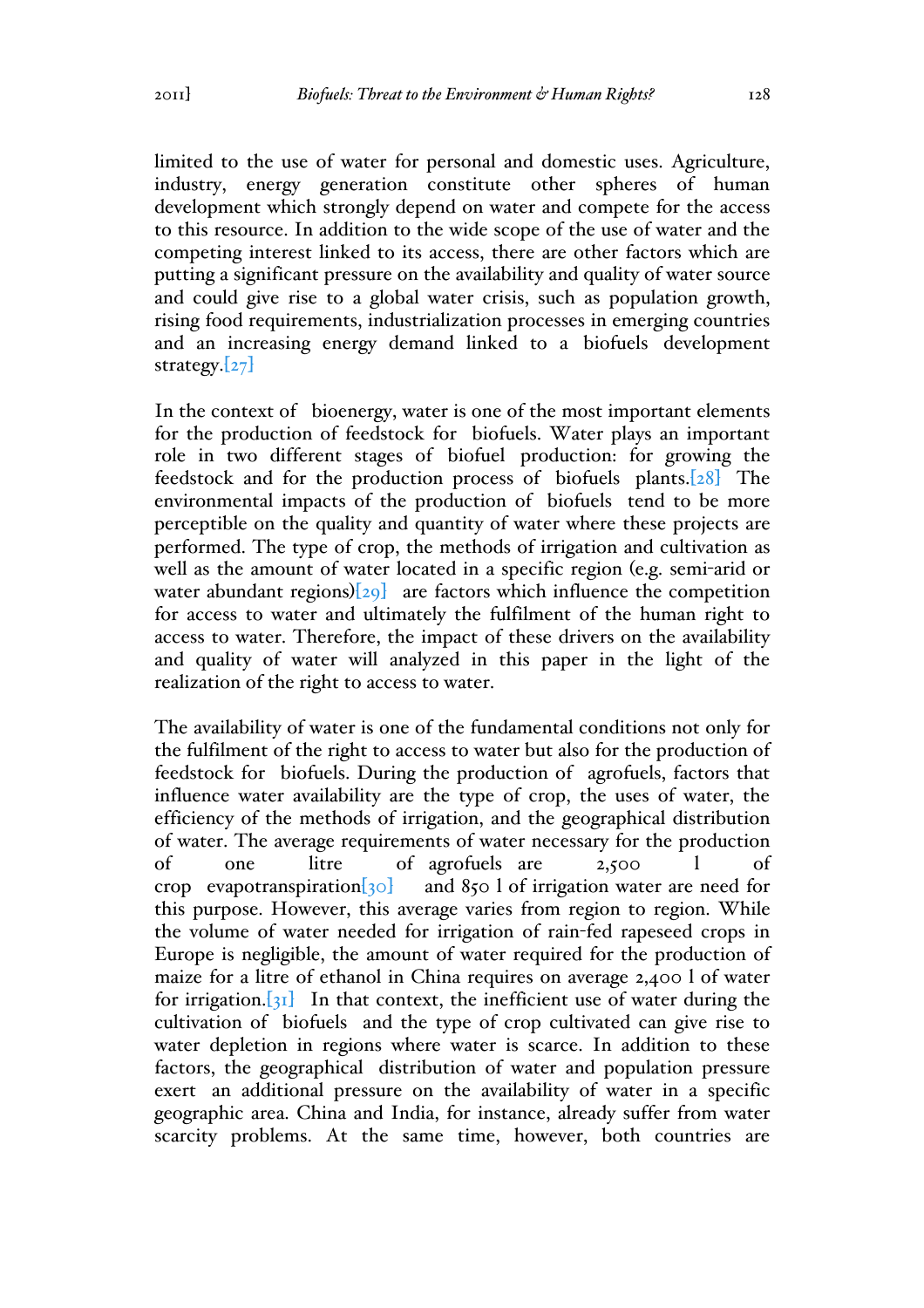experiencing strong economic growth supported by an energy-intensive process of industrialization. In this scenario, the production of biofuels has been perceived as a strategy to secure energy supplies and to reduce the dependency on oil-imports. However, the generation of agrofuels and the increasing demand for food are already causing extreme competition for the access to water resources and are putting significant pressure on the already highly-exploited or overexploited water sources. $[32]$  As a consequence, the production of biofuels in regions which are suffering from water stress can trigger conflicts between competitive uses of water. This could lead to the violation of human rights whenever the State is not in the position to reconcile opposing interests in water and to enforce the fulfillment of the right to access to water.

Another substantial condition for the realization of the human right to access to water is the quality of water. The use of fertilizers or pesticides in the production of agrofuels has significant environmental impacts not only on the surface water and ground water but also on soil productivity as well as ecological systems and services depending on water. This, in turn, restricts the access of people to safe and clean water. According to a report of the United States National Research Council (NRC), the impacts of the increasing use of fertilizers in biofuels crops on large scale constitute an important concern. Fertilizers and pesticides are chemicals which can be washed into bodies of water and affect the quality of water. However, the magnitude of the environmental impacts depends on the amount of fertilizers and pesticides required for each type of crop.[33] For example, in the United States, corn crops require more fertilizers and pesticides per hectare than any other agrofuels feedstock, so that a higher concentration of nitrogen contaminates groundwater and streams provoking oxygen-starved 'dead zones'. $[34]$  In this case, the increasing use of chemicals in agrofuels production is causing environmental impacts, such as erosion, sedimentation, lower oxygen in ecosystems and higher concentrations of chemicals in the water for drinking and irrigation, which trigger the access of population to 'clean' and 'safe' water and the realization of other human rights, such as the right to food or health.

In these scenarios, the production of biofuels represents a particular challenge for States. On the one side, States are called upon to ensure energy supplies and economic development; however, States have, on the other side, the international obligation to respect, protect and fulfil human rights.[35] A State's compliance of both duties can be ensured to the extent that the right to access to water is anchored in national legislation and the implementation of projects for the production of biofuels are subject to social and ecological impact assessments. Many countries and international instances have been taking steps to ensure access to water to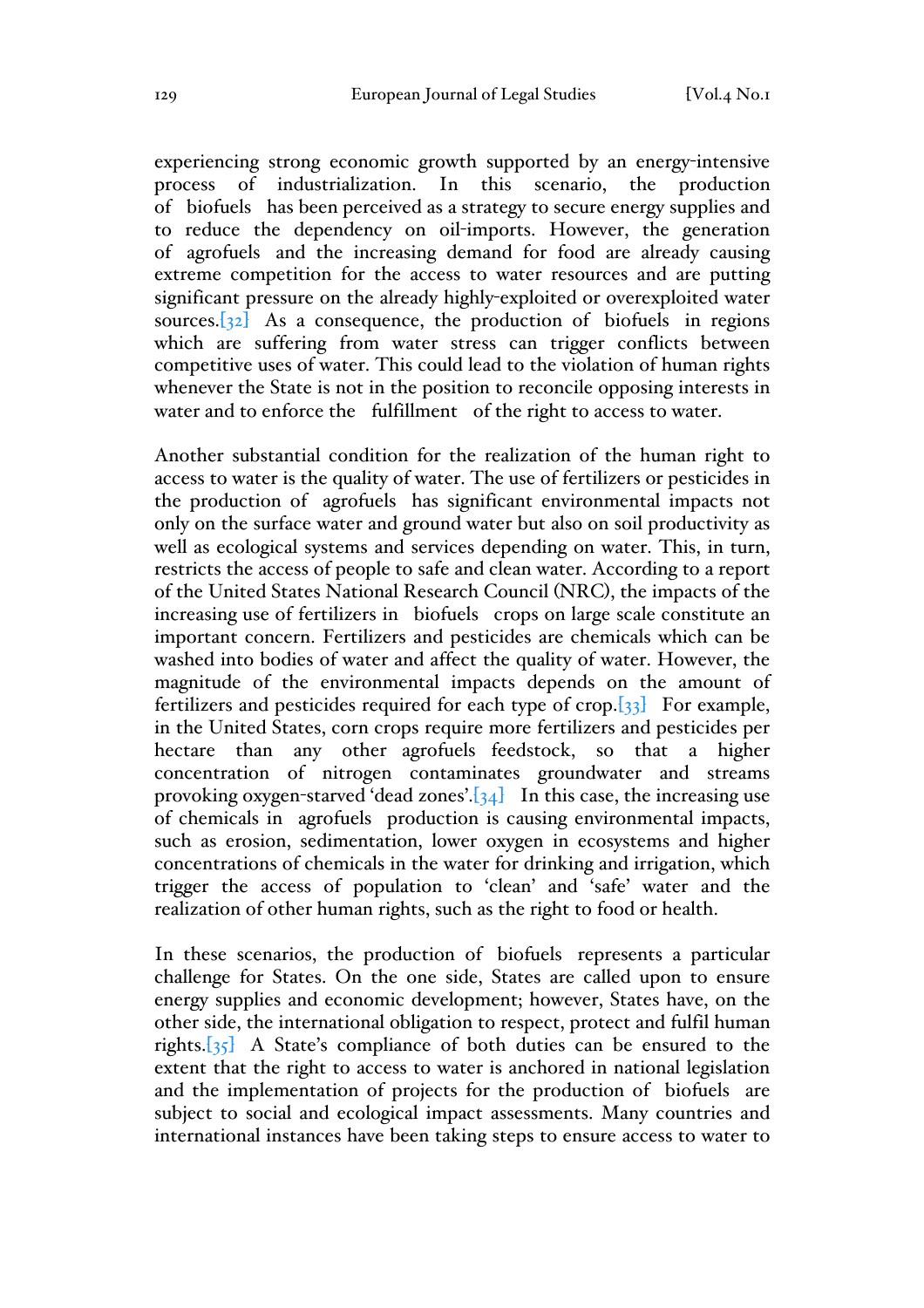citizens. International human rights instruments and several national constitutions $\begin{bmatrix} 36 \end{bmatrix}$  already contain provisions relating to the right of access to water. This legal basis, in turn, enables individuals and communities to submit claims to national and international courts in case of violation to the right to access to water, especially when large scale projects are negatively impacting the environment and causing detriment to peoples' conditions of life. For instance, in the Ogoni case, the military government of Nigeria was accused of causing environmental degradation and health problems amongst the Ogoni people because of the work of oil companies. The complainants alleged that the Nigerian government had violated the right to health and the right to a clean environment as recognized under Articles 16 and 24 of the African Charter by directly participating in the contamination of the air, water and soil and thereby harming the health of the Ogoni people, and by failing to provide or allow studies to evaluate the potential or actual environmental and health risks caused by the oil operations. $[37]$ 

Despite the non-binding character of Resolution 10967, the recognition of the access to safe, clean, accessible and affordable drinking water implies a moral obligation for States to ensure the realization of this human right, especially for those States that voted in favour this resolution. On this basis, States and all the stakeholders involved in the production of biofuels are called upon to guarantee the access of the population to water by avoiding or reducing the negative impacts – depletion and contamination – during the production of biofuels. Therefore, the content of national legislation, the access to effective judicial mechanisms and the implementation of social and environmental impact assessments are important preconditions to ensure the availability and quality of water.

# 2. *The right to land*

A precondition to guarantee the long-term profitability of biofuels in the global market is a structural transformation of agriculture and land holdings. This means that the production process of feedstock for bioenergy should be based on the promotion of large-scale plantations and an 'extreme degree of monoculture production'.[38] This, in turn, implies the concentration of large tracts of land. Hence, smallholders and farmers in developing countries have little chance to compete in the bioenergy market which is characterized by production processes at an industrial scale and presupposes, as a consequence, large investment funding. Furthermore, this imbalance of power is being exacerbated by the fact that governments in developing countries prefer to encourage large scale national and foreign investments by facilitating the access to land for investors. $[39]$  In this context, the right to land and the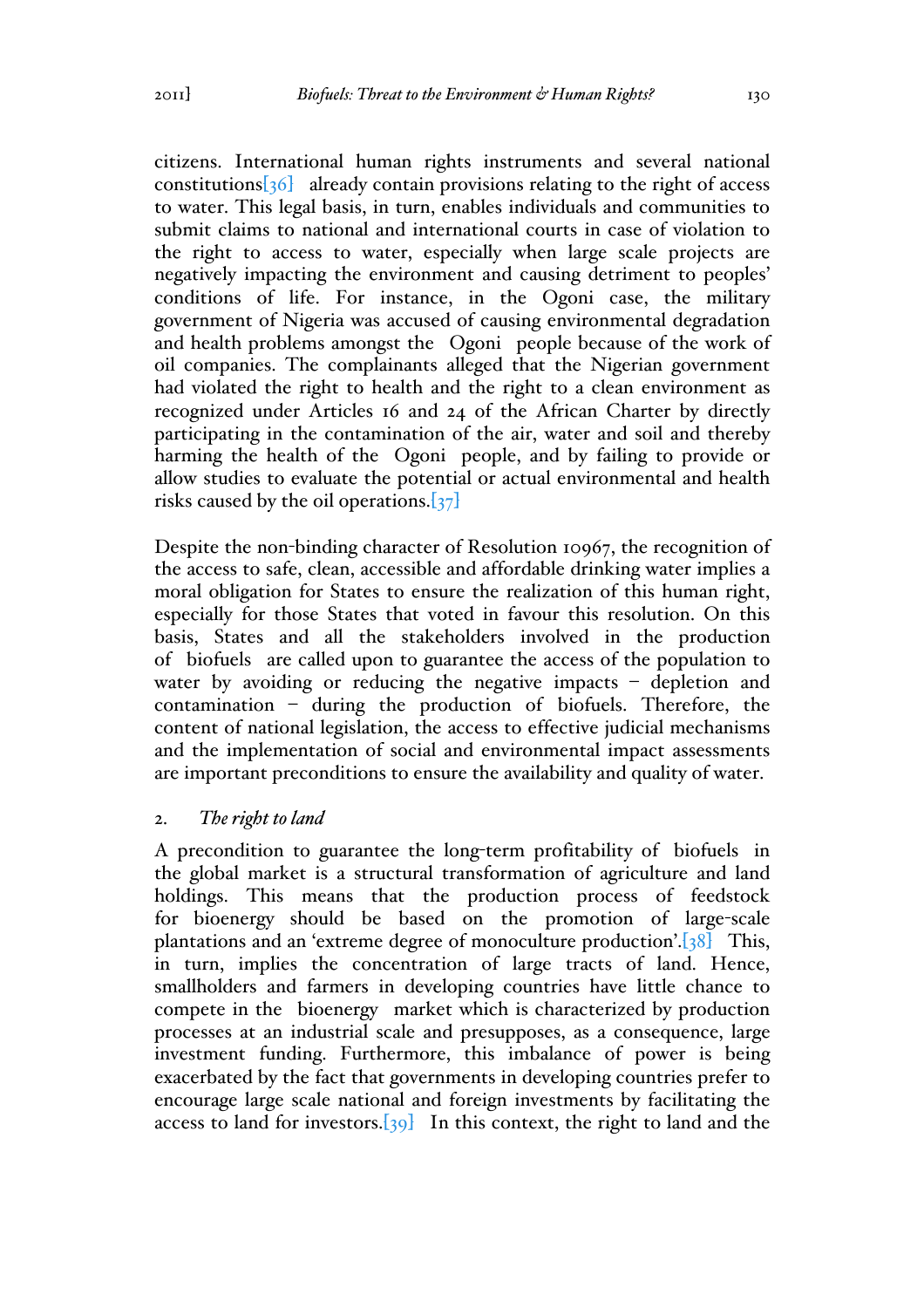right to property as a human right constitute additional considerations in the decision-making process for designing and implementing bioenergy production projects.

The term 'land grabbing' characterizes a system of land acquisition and concentration in developing countries. Domestic or transnational enterprises in the agro-business sector may buy or lease large extensions of arable land to the host-state or even force farmers off their land with the aim to produce food or feedstock for biofuels. $[40]$  The consequences of this phenomenon are one the one hand, competition over land either for the generation of energy or to grow food crops $[41]$  and on the other hand, the concentration of land in the hands of very few landowners. This may lead to the expropriation of farmers and indigenous communities, and condemn these groups to marginalization, forced eviction and poverty.[42] For instance, forced evictions in Brazil, Colombia, Paraguay and Indonesia has been documented by the non-governmental organization FIAN International. In Colombia, in the region of Chocó, palm oil growing companies occupied the land of indigenous people and people of African descendants after evicting them from their land. $[43]$  In many of these cases, agribusiness corporations, large landowners or security forces compelled farmers to abandon their lands whether through legal or illegal means. In that sense, landownership patterns and the phenomenon of landlessness can give rise to several violations of human rights since these are linked to problems such as inadequate housing, lack of livelihoods options, poor health, food insecurity and hunger, scarce access to water and poverty. $[44]$  In case Magna indigenous Communities of *Toledo v. Belize*, the Inter-American Commission of Human Rights determined that the right to life, the right to religious freedom and worship, the right to a family and to protection, the right to preservation of health and well-being, the 'right to consultation', and the principle of self-determination are compromised by the violation of the right to property. $[45]$  In this connection, vulnerable groups – indigenous people, and communities, minorities, women and farmers – are mainly affected by forced eviction since these groups do not possess formal property titles and their ownership over their land is generally based on customary law.

A key point in the protection of the human right to property is the recognition of the individual and collective right to land of vulnerable groups when energy or development projects are planned to take place in their land or territories. In several national legislations and in international law, indigenous people enjoy a special protection because of the systematic racial discrimination they suffered from in history. Therefore, the international recognition of the collective right of indigenous people to property protects the right to access to, use and control over land,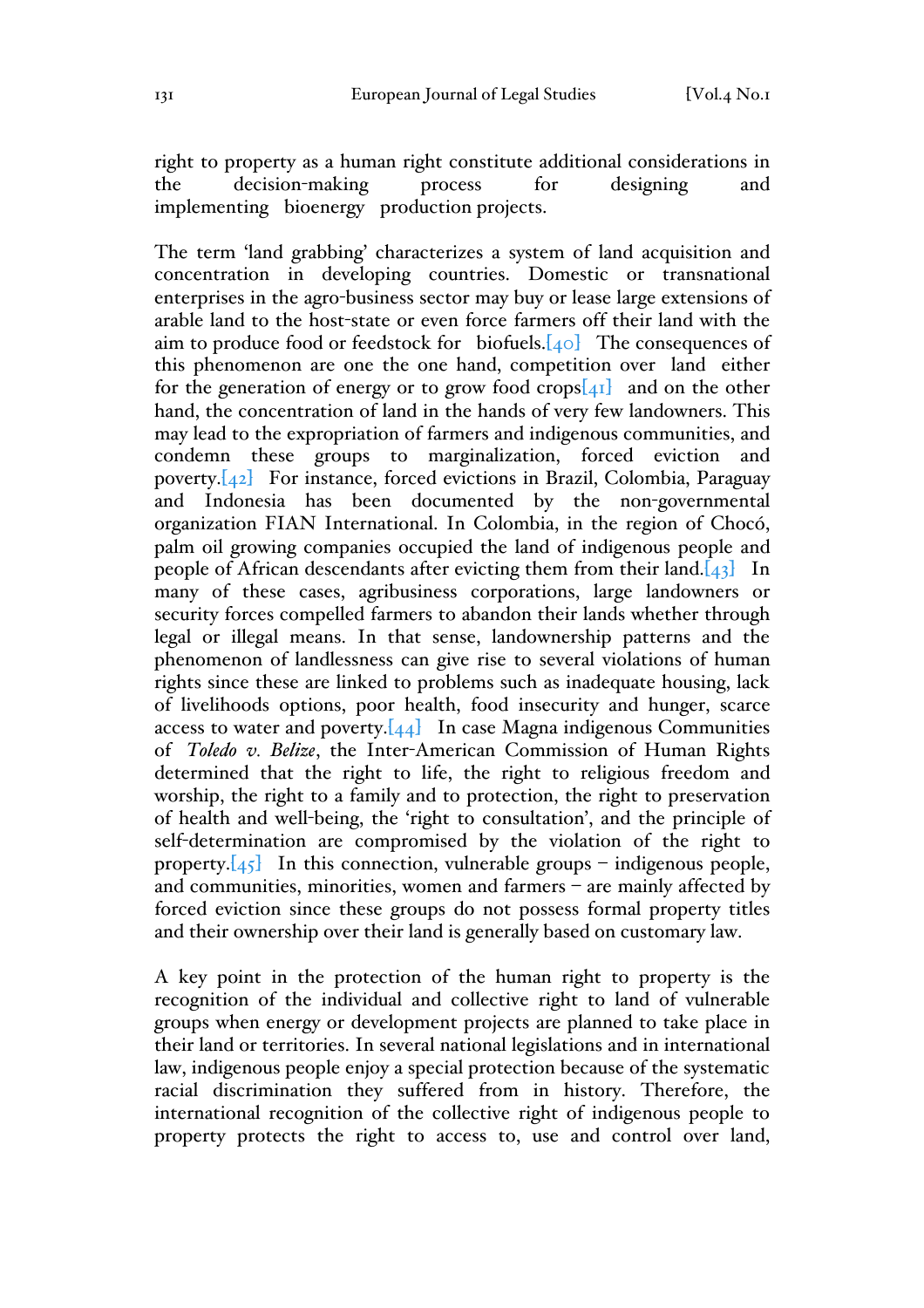property and natural resources. This collective right to property derives from the special relation of these groups to the land $[46]$  since the social development, culture, world view and the political and economic systems of indigenous people are linked with and depend on the territory and the natural resources. States thus have the international obligation $\begin{bmatrix} 47 \end{bmatrix}$  to protect the right of indigenous people to property and access to the natural resources within their territories. In fact, the Inter-American Commission of Human Rights developed in the case of *Marry and CarrieDannv United States*, three principles of law in order to fulfill the right of indigenous people to property. According to the Commission, these principles are:

The right of indigenous people to legal recognition of their varied and specific forms and modalities of their control, ownership, use and enjoyment of territories and property;

the recognition of their property and ownership rights with respect to lands, territories and resources they have historically occupied;

where property and user rights of indigenous peoples arise from rights existing prior to the creation of a state, recognition by that state of the permanent and inalienable title of indigenous peoples relative thereto and to have such title changed only by mutual consent between the state and respective indigenous peoples when they have full knowledge and appreciation of the nature or attributes of such property. This also implies the right to fair compensation in the event that such property and user rights are irrevocably lost.[48]

Other vulnerable groups in developing countries beyond indigenous people do not possess formal and legal titles over the land. They also lack access to appropriate legal mechanisms or other protection to ensure their right to property and land. Under this legal uncertainty, domestic or transnational companies sometimes urge farmers to sell their land at low prices. In other cases, they even take *de facto* possession of and control over the land gradually displacing these communities. $[49]$  Under these circumstances, the legal basis to guarantee the right of vulnerable groups to land constitutes the protection against forced evictions and displacement founded on the right to housing.  $[50]$  In its General Comment No. 4, the Committee of Economic Social and Cultural Rights determined that an important aspect of the right to housing is the legal security tenure. In accordance with the Committee, the term 'tenure' encompasses a variety of forms, including rental (public and private) accommodation, cooperative housing, lease, owner-occupation, emergency housing and informal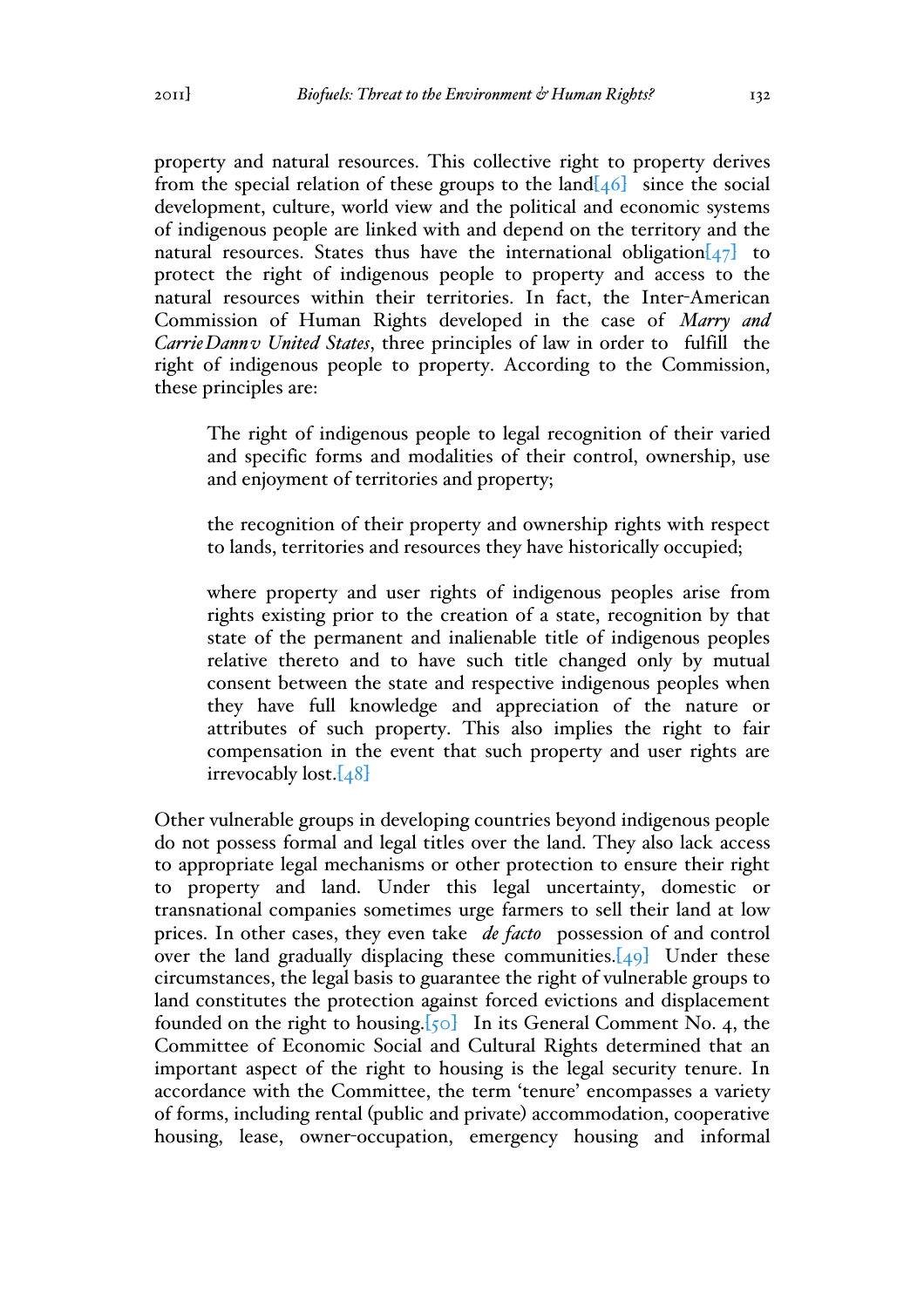settlements, as well as occupation of land or property. In this sense, the Committee highlighted that independently from the type of tenure, all persons should possess a degree of security of tenure which guarantees legal protection against forced eviction, harassment and other threats.[51]

The Commission on Human Settlements catalogued forced evictions as 'gross violations of human rights'.<sup>[52]</sup> By the virtue of article  $\pi$  (1) in connection with article 2 (1) of the International Covenant of Economic, Social and Cultural Rights (ICESCR), States have the international obligation to take all appropriate means, including legislative measurements, to progressively promote the rights protected under the Covenant. Therefore, legislation against forced eviction is, according to General Comment 7, an essential basis to ensure the protection of the human right to housing and therefore to ensure the right to land of vulnerable groups.[53] Furthermore, States are also called upon to develop appropriate mechanisms and institutions to ensure the enforcement of national legislation. Opportunities for genuine consultation with the parties concerned, adequate and effective compensation for lost property and access to justice constitute effective procedural protections against forced evictions.[54]

There are also many collateral consequences which derive from the concentration of land for the production of feedstock for biofuels. Shifts in land and monoculture production have environmental and social effects. From an environmental perspective, the cultivation of feedstock for biofuels can exacerbate the release of carbon dioxide into the atmosphere as a result of biomass combustion or the chopping down of the forest with the aim of obtaining more agricultural land.[55] Furthermore, depending on the type and the area of the crop, the concentration of land can put additional pressure on water resources affecting the enjoyment of the access of many vulnerable groups to water. In relation to the social implications of the production of feedstock for biofuels, factors linked to the concentration of land, such as the restrictive access to resources, the diminution of the quality of land and forced eviction threaten the good labor conditions of small farmers in many developing countries. The impacts of the concentration of land are felt in particular by women who play a special role in agriculture. Women are mostly considered as being responsible for the nourishment of their families.[56] Without land, women and their families are condemned to marginalization and discrimination. According to the General Comment No. 7, the Committee observed:

Women in all groups are especially vulnerable given the extent of statutory and other forms of discrimination which often apply in relation to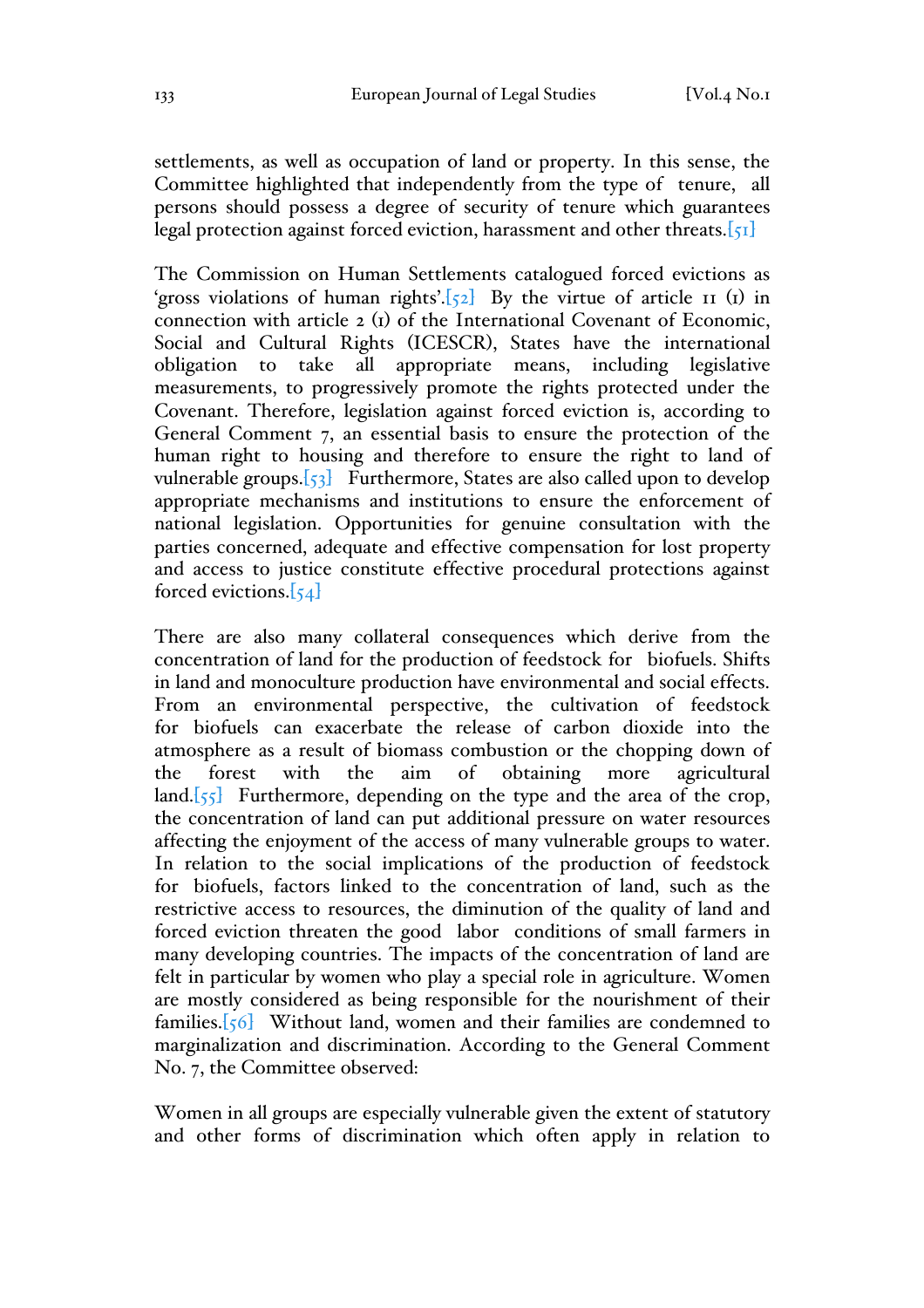property rights (including home ownership) or rights of access to property or accommodation, and their particular vulnerability to acts of violence and sexual abuse when they are rendered homeless. The nondiscrimination provisions of articles 2.2 and 3 of the Covenant impose an additional obligation upon Governments to ensure that, where evictions do occur, and appropriate measures are taken to ensure that no form of discrimination is involved.[57]

Given the growing concentration of land for the production of food or feedstock for biofuels in developing countries, States are urged not only to develop legal frameworks, mechanisms and institutions to protect the right of vulnerable groups to access to land, but also to protect vulnerable groups from the intervention of domestic and transnational agribusiness companies. Although transnational operating enterprises are not internationally accountable for human rights violations, they are obliged to act in accordance with the national law of the host state. Public participation in the decision-making process related to biofuels projects, the implementation of environmental and social impact assessments and consultation with the affected parties constitute important mechanisms to ensure the right to land and access to natural resources. In fact, the Inter-American Court of Human Rights concluded in the case of *Saramakav. Surinam* that regarding large-scale developments or investment projects that would have a major impact within the Saramaka territory, the State had a duty not only to consult with the Saramakas but also to obtain their free, prior, and informed consent according to their customs and traditions.[58] Hence, the fulfillment of the human right to land and other human rights linked to land and its resources is only possible with the participation of all stakeholders.

# 3. *The right to food*

The impact of biofuels production on the right to food has been approached from two different perspectives. On the one hand, the Special Rapporteur on the Right to Food, Jean Ziegler, referred the rising use of crops to produce biofuels as a replacement for petrol as a 'crime against humanity' since the growing production of this energy source has contributed to push the prices of some crops to record levels.[59] On the other hand, there are voices which have questioned the causal link between biofuel production and the rising of food prices. According to Brazil's President Luiz Inacio Lula da Silva, such arguments are an excuse of industrialized countries for preventing Brazil from becoming one of the leaders in the global agricultural sector. Moreover, he argues that limiting the development of biofuels a priori is the 'real crime against humanity' since such fuels are essential for ensuring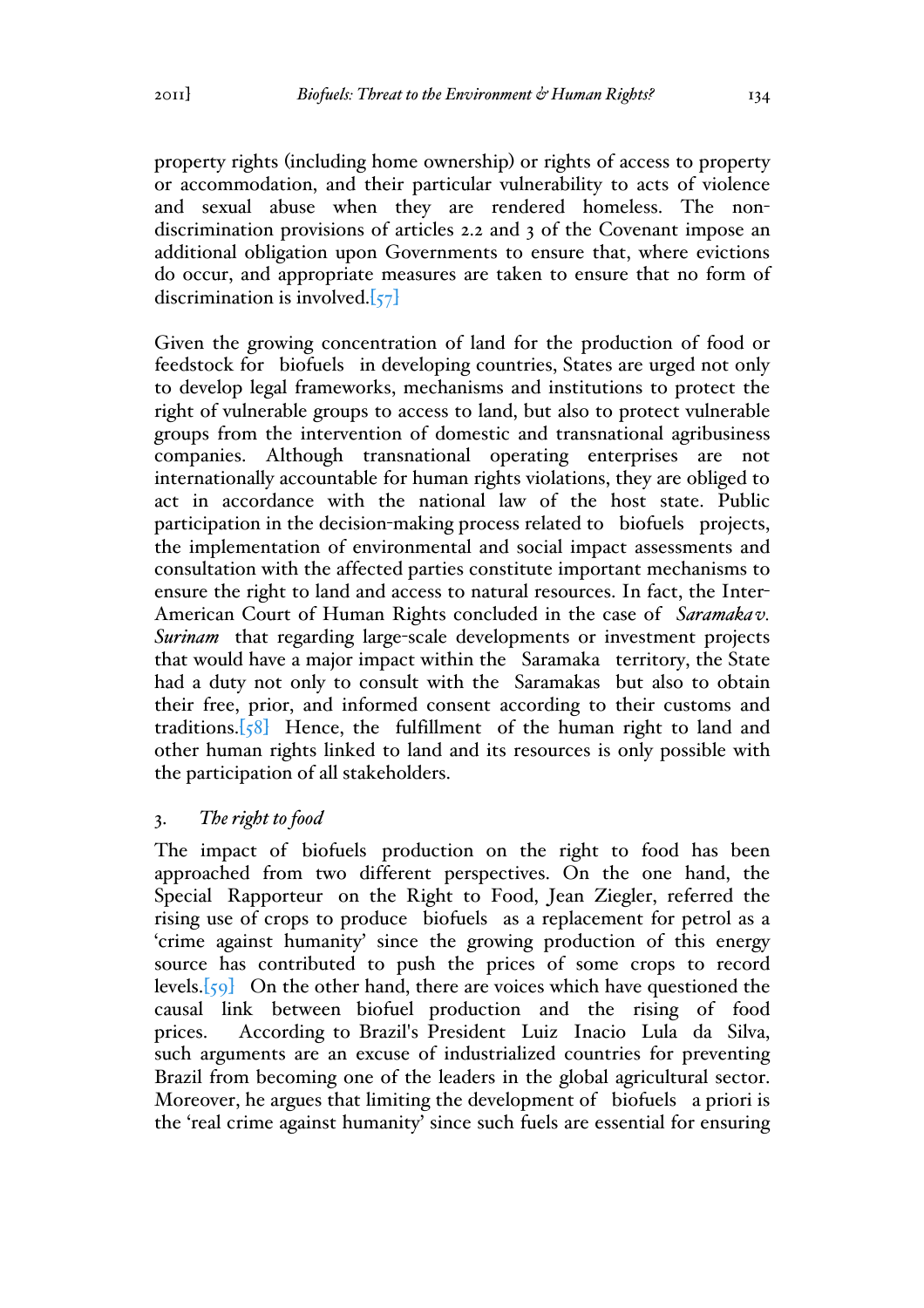wealth, food and energy security of nations.[60] Likewise, the European Commission responsible for Energy concluded that biofuels production in Europe had little impact on current global food prices. Therefore, according to the Commission, many statements made on the relation between biofuels and food prices had been 'out of proportion'.[61] Beyond these statements, the concerns of the international community about the dramatic increase of global hunger and food insecurity due to the growing world population and the increasing stress on natural resources found their expression in the 1996 Rome Declaration on World Food Security. These apprehensions have arisen since several drivers are putting significant pressure not only on the access of vulnerable groups to food but also on the natural resources necessary for its production.

In relation to the access to food, the competition between biofuels and food production, the increasing cost of its production and the growing demand for food are causing a substantial impact on food prices. According to David Mitchell, Lead Economist at the Development Prospects Group of the World Bank, the IMF's index of international traded food commodities prices had increased 130 percent from to 2002 to 2008 and 56 percent from 2007 to 2008. Furthermore, in many studies which have dealt with the estimates of the contribution of biofuels production to food price increases, biofuels production has been considered as a major driver of food prices. For instance, in accordance with the International Monetary Fund (IMF), the increased demand for biofuels accounted for 70 percent of the increase in maize prices and 40 percent of the increase in soybean prices.[62] In addition, water, soil and biodiversity are natural resources which are also being affected by the stress caused by the competition for the production of food and biofuels. Soil erosion due to mono-cropped commodity agricultural systems, deterioration of the quality of water and reduction of its availability as well as the loss or reduction of biodiversity are also triggering the access of poor people to food in developing countries. Taking this panorama into account, it is important to understand the interrelations between the production of feedstock for biofuels and the realization of the right to adequate food.

The legal foundations of the right to adequate food can be found in article 55 (1) of the Charter of the United Nations and the legal basis of the right to an adequate standard of living is anchored in article 11 of ICESCR. In its General Comment No. 12, the Committee of Economic Social and Cultural Rights defined the right to adequate food as the physical and economic access at all times to adequate food or means for its procurement.[63]In fact, the right to adequate food has been considered as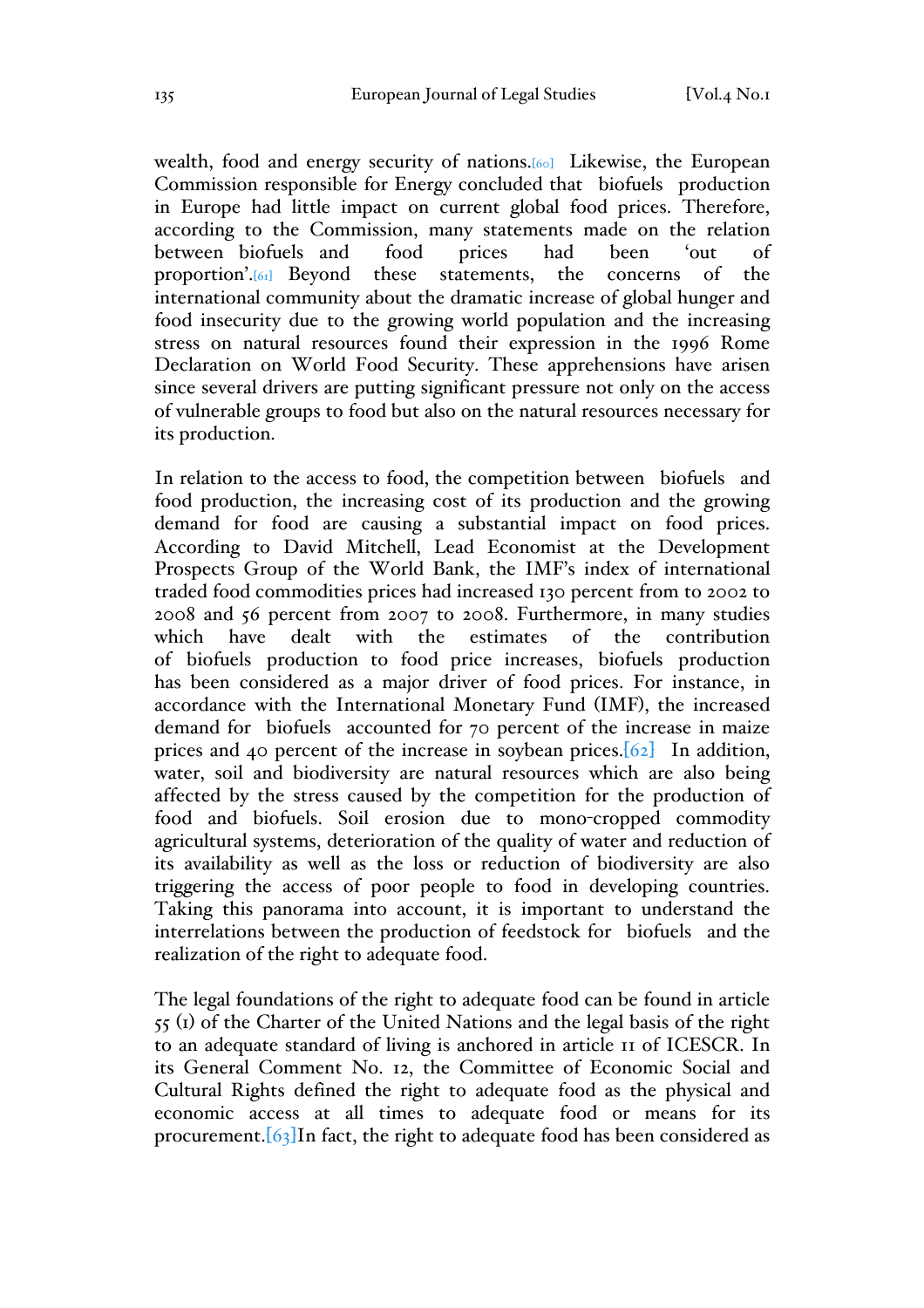a fundamental human right in international law. Therefore, this right, like any other human right, imposes because of its significance for human life four levels of duties for States: the obligations to respect, to protect, promote and to fulfil. $[64]$  Relating the obligation to promote, the African Commission on Human and Peoples' Rights determined in the case of *Ogoniv. Nigeria* that States have the duty to promote the enjoyment of all human rights by ensuring that individuals are able to exercise their rights and freedoms through promotion of tolerance, raising awareness, and building infrastructures. In that sense, this duty constitutes 'a positive expectation on the part of the State to move its machinery towards the actual realisation of the rights', so that it could comprise the direct provision of basic needs such as food or resources that could be used for food.[65] Furthermore, the Committee of Economic Social and Cultural Rights delineated the scope of obligations to respect, protect and fulfil related to the right to food by stating:

'(…) the obligation to fulfil incorporates both an obligation to facilitate and an obligation to provide. The obligation to respect existing access to adequate food requires States parties not to take any measures that result in preventing such access. The obligation to protect requires measures by the State to ensure that enterprises or individuals do not deprive individuals of their access to adequate food.' [66]

The right to adequate food and the obligations on the State should be understood in two ways. The right to food ensures, on the one hand, that people have access to sufficient, safe and nutritious food to satisfy their dietary needs. On the other hand, this right guarantees also the access, especially of vulnerable groups, to resources for food production. The Committee validates this approach in its General Comment No. 12 by declaring that an obligation of the State is to strengthen people's access to and their use of resources in order to ensure their livelihood, including food security.[67] The production of biofuels puts into question the capacity of States to fulfil their international obligations, especially in relation to the obligation to respect and to protect. For instance, lack of legal safeguards to protect the right of vulnerable groups to land can be considered a violation of a State's obligation to respect since the State can be held accountable for preventing access to food by limiting access to important natural resources for the production of food. Moreover, the use of illegal mechanisms applied by third parties to take*de facto* possession of and control over land by displacing vulnerable groups can also constitute a violation of the obligation of the State to protect individuals or groups against the deprivation of food. Therefore, States are called upon to take all adequate measures at the national level to effectively achieve the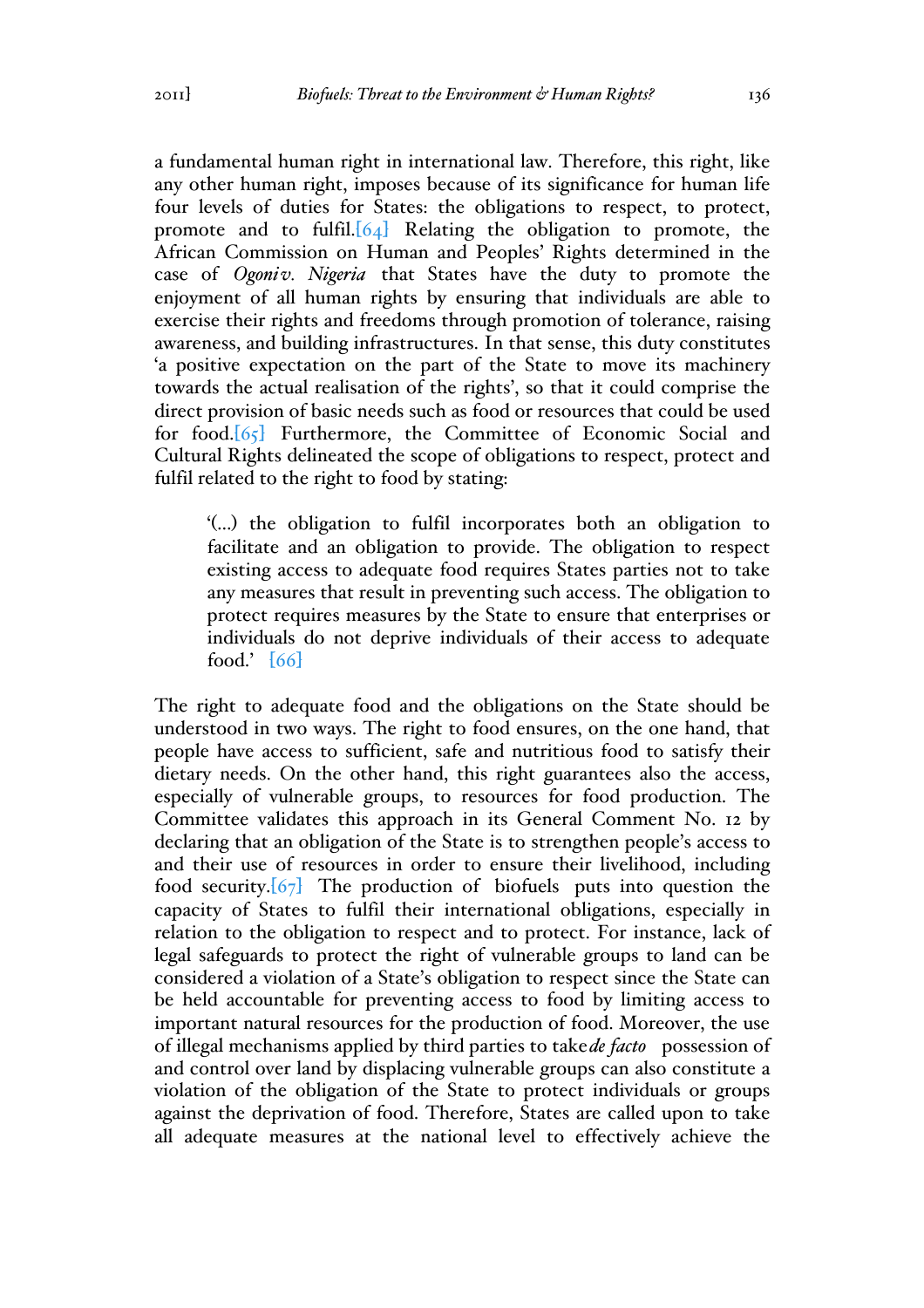fulfilment of the right to food. However, the obligations of the State also have an international character because of international cooperation.

International and regional cooperation play a fundamental role in the fulfilment of the right to adequate food. According to the Special Rapporteur on the Right to Food, the obligations of States regarding the right to food are not only to be fulfilled, protected and respected at the national level, $[68]$  but on the basis of article 56 of the Charter of the United Nations and article 23 of ICESCR, States are also called upon to contribute to the realization of the right to food in other countries and to shape an international environment enabling national Governments to realize the right to food under their jurisdiction.<sup>[69]</sup> In the view of the Special Rapporteur on the Right to Food, the scope of international cooperation is by virtue of article 23 of the ICESCR not simply restricted to financial assistance. It encompasses three additional obligations. [70] Firstly, States have the obligation not to pursue and review policies which have negative consequences on the implementation of the right to food. Therefore, States in collaboration with multilateral organizations and other relevant stakeholders (e.g. transnational enterprises) are called upon to take all necessary measures to ensure the realization of the right to food and to consider reviewing any policy or measure which could have a negative impact on the fulfilment of this human right, before instituting such policy or measure. $[71]$  As a second obligation, States are urged to protect the enjoyment of the right to food from interference with third parties, including private actors, by controlling the chain of production and distribution of food. In this connection, States are accountable for land concentration through illegal acts and for the pollution of soil and water during the production of biofuels since it fails to adopt the adequate provisions and controls to avoid such negative impacts caused by third parties on decisive natural resources. Finally, the contribution of international cooperation to the fulfilment of the right to food constitutes also a State obligation. Technology transfer, the strengthening of local production and the development of an agricultural commodity value chain from production to commercialization are instruments of international cooperation to achieve the social and environmental sustainability in the production of food and biofuels. $[72]$ 

The right to adequate food as a fundamental human right poses significant challenges to the bioenergy sector. The decision to change the use of crops and land for the generation of biofuels rather than for the production food and could have significant impacts on the storage and supply of food which can, as a consequence, give rise to an increase in food prices in the global market. In order to avoid food insecurity, international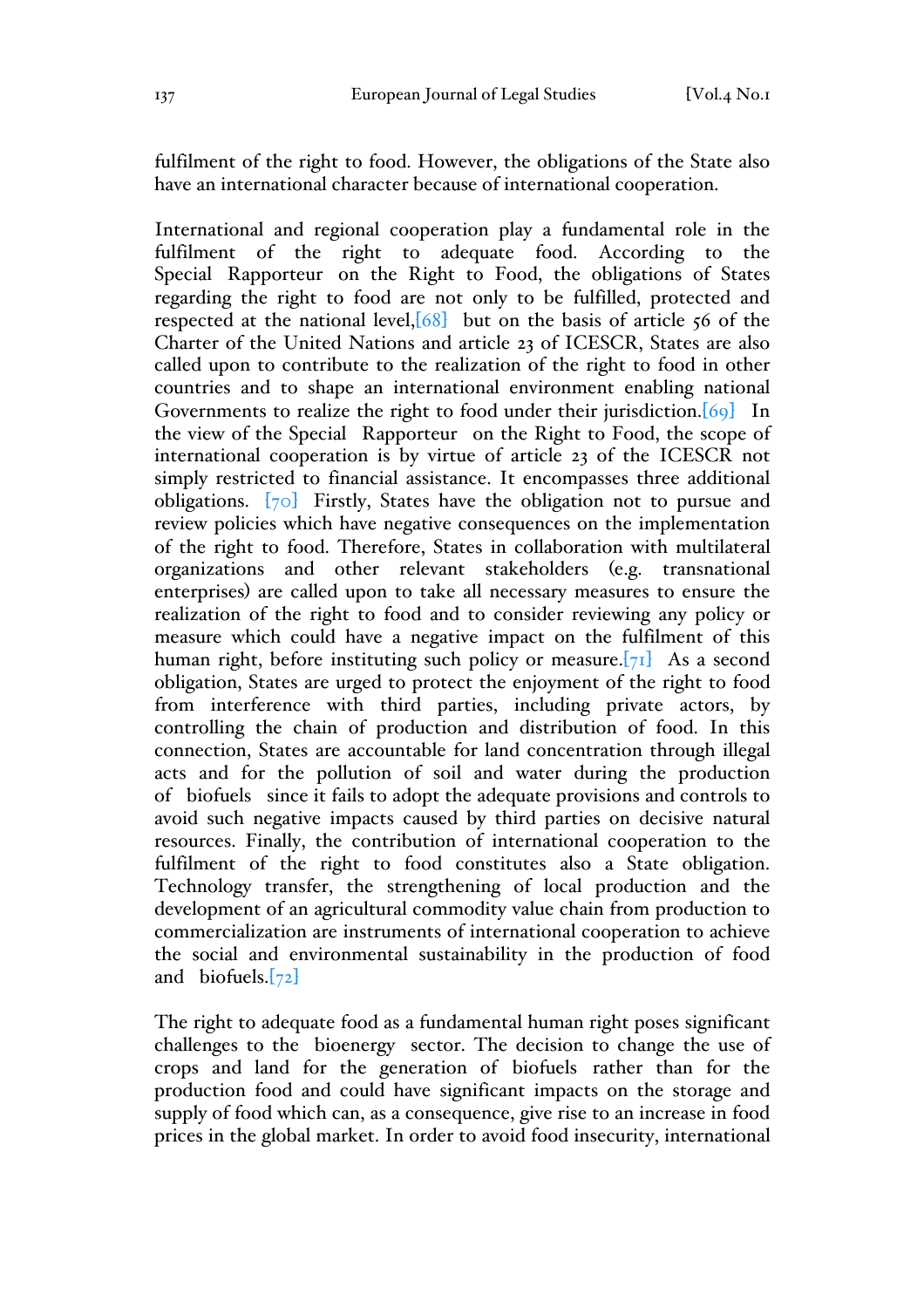organizations, such as the FAO Council, developed voluntary guidelines to support the progressive implementation of the right to adequate food in the context of national food security. Such international initiatives enable and support cooperation between States, international organizations and relevant stakeholders in the decision-making process towards a bioenergy project.

#### IV. TOWARDS THE SUSTAINABLE PRODUCTION OF BIOFUELS

Biofuels have been conceived as a climate and energy strategy for the mitigation of the serious effects of global warming and the reduction of dependence on fossil fuels whose emissions are, in turn, responsible for climate change. However, the production of feedstock for these energy sources can lead to significant environmental impacts and to the violations of human rights. In order to prevent or reduce such negative effects and to promote the sustainable production of biofuels, several safeguards and measures have been developed at the international level.[73] Some mechanisms, such as environmental and social impact assessments, public participation and consultation, redress and restoration, are implemented in the planning, decision-making and implementation process. Other measures which are part of the international obligations of States and constitute a framework for the designing and implementation of biofuels projects, for example, the development of national legislation. Developing biofuels on a large scale needs to be strictly regulated to ensure that they minimise GHG emissions and do not pose threats to other issues; therefore, the regulation of biofuels and the policies surrounding their production are decisive in this sector.

Although there is so far no international agreement on renewable energy, different binding and non-binding instruments and mechanism have been developed and taken at international and regional level. Voluntary initiatives and standards – voluntary guidelines, best practices and certifications – are non-binding instruments that represent a significant contribution to ruling the production of biofuels at the international level. In the area of biofuels, the Roundtable on Sustainable Biofuels (RSB) under the auspices of the École Polytechnique Fédérale de Lausanne developed the socalled 'RSB Principles' which are maxims and criteria for sustainable biofuelsstandards. These principles contain procedural safeguards such as the need for participation and consultation processes (Principle 2). Furthermore, the 'RSB Principles' recognize and highlight the contribution of biofuels to the mitigation of the effects of climate change (Principle 3). In relation to the respect of human rights, the principles promote the protection of labour rights (Principle 4) and land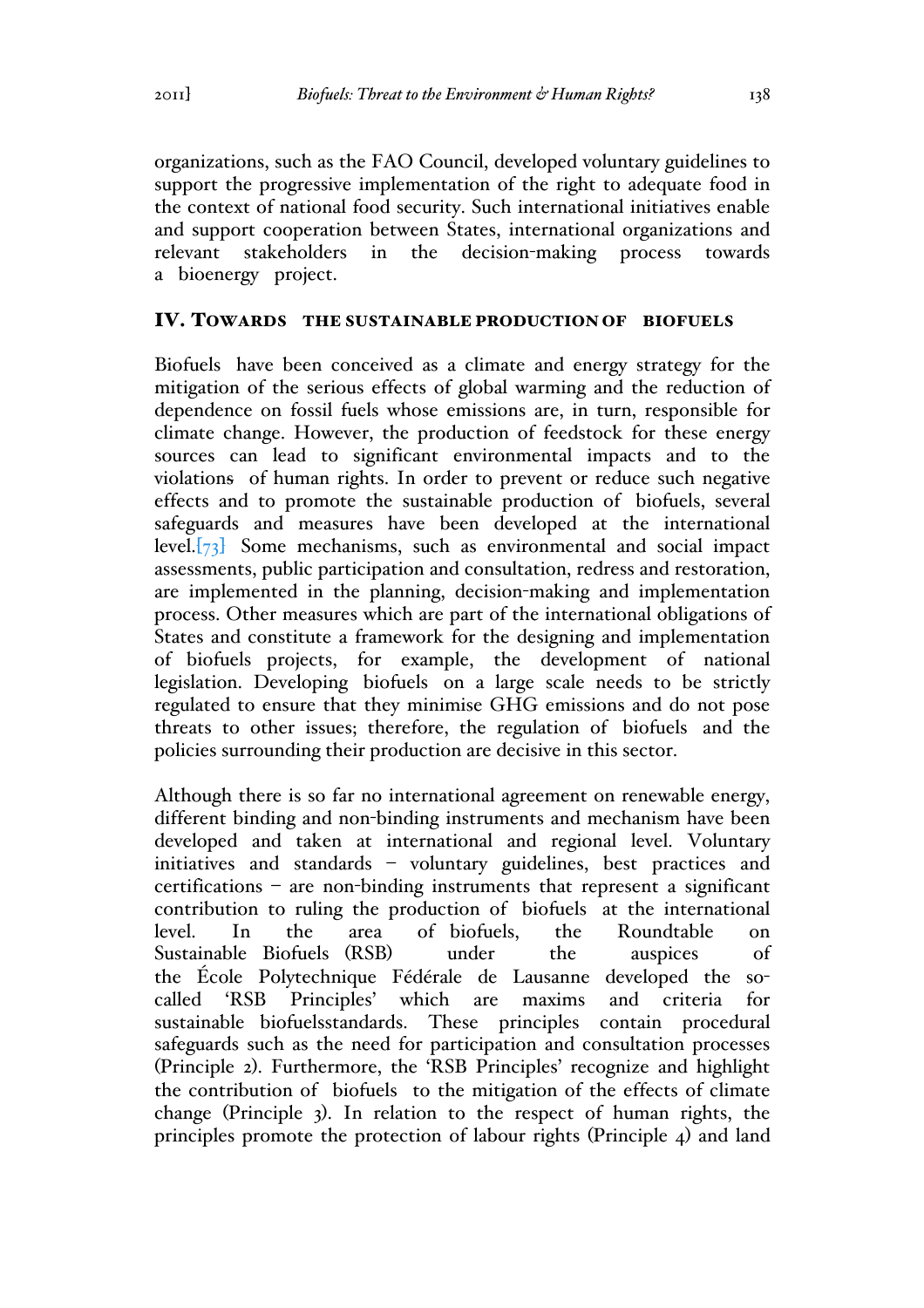rights (Principle 12). Finally, these principles work towards ensuring that biofuels do not jeopardize food security. These soft-law instruments aim to ensure the sustainable production of biofuels until a treaty that addresses bioenergy generation and its consequences on the environment and on people could be drafted, negotiated and agreed on. Relating binding instrument, the European Union as one of the principal supporters of the development of biofuels set within the European Council a '10% binding minimum target to be achieved by all Members States for the share of biofuels in overall EU transport petrol and diesel consumption to 2020'. $[74]$  In January 2008, the European Commission reaffirmed this goal in its Proposal for a Directive on the promotion of the use of energy from renewable sources. Furthermore, the Commission highlighted in this document the contribution of third countries to the promotion of renewablesin the EU; however, it made clear that the supply of biofuels and other bioliquids from these countries should meet sustainability criteria.[75] Since April 2009, the EU's biofuels policy is underpinned by the directive 2009/28/EC on the promotion of the use of energy from renewable sources which reasserts the 10% target and establishes that the Community should take appropriate steps for the promotion of sustainability criteria forbiofuels production.[76]

Environmental responsibility and respect of human rights are important considerations to be taken into account when designing and implementing sustainable energy and climate strategies. The balance between profitable investments in large-scale energy projects and the protection of substantial legal interests should take place on the basis of internationally recognized principles and the participation of all relevant stakeholders. In this sense, States and investors should be aware that investments are only profitable on the long-run if they obtain the legitimacy of the population involved through mechanisms for participation and consultation, and when they are implemented in accordance with national and international law. Human rights violations and negative environmental impacts reduce the economic value of an investment in the long run since vulnerable groups are able to claim their rights and for indemnity sums in large amounts of money not only before national courts but also before regional and international instances Therefore, States are called upon to respect, protect and fulfil human rights and to protect the environment in order to achieve sustainable economic growth.

-------------------------------------------------------------------------------------------------

**REFERENCES**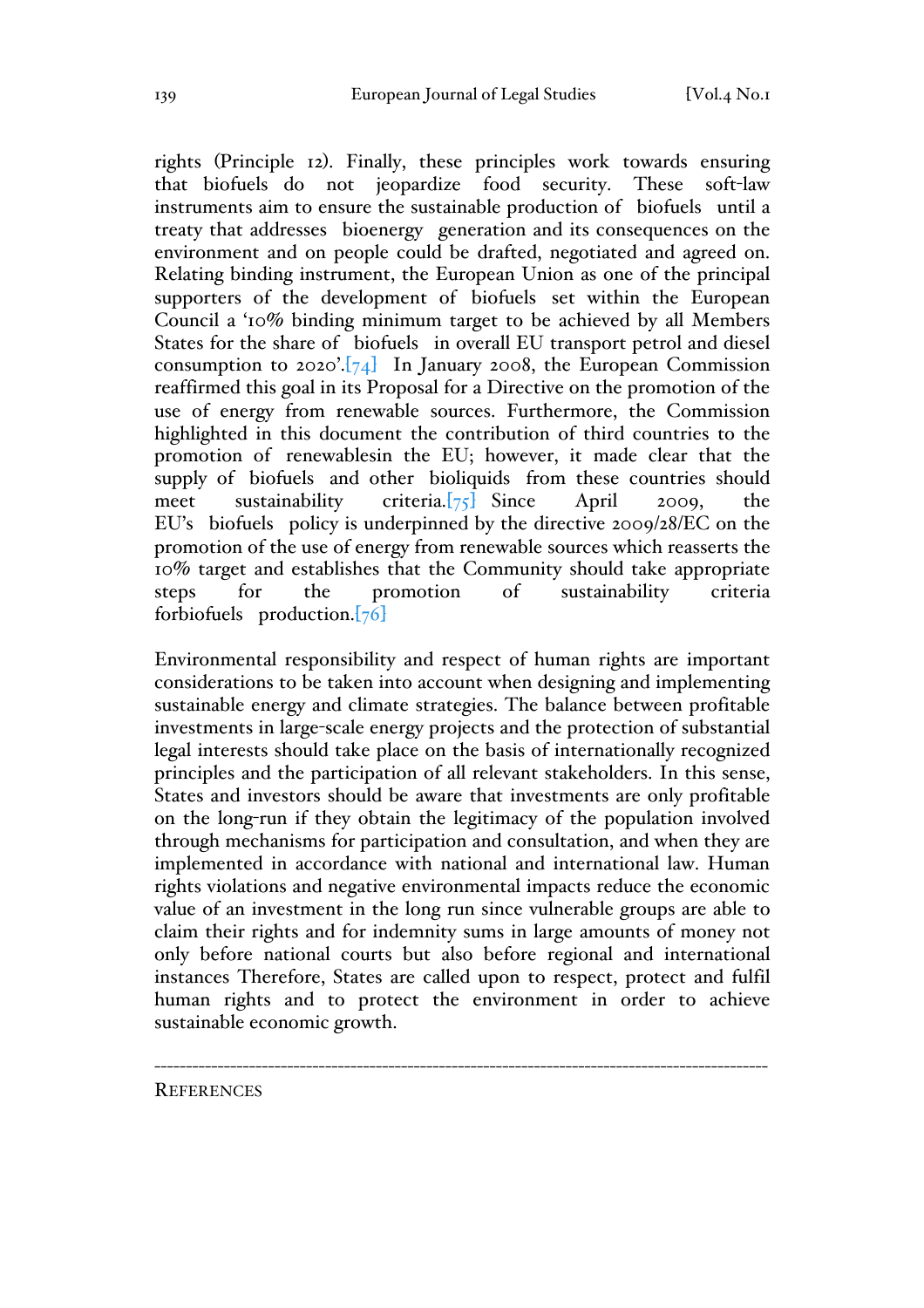[1] James Meadowcroft, *Climate Change Governance* (2009) World Bank  $WPS_{4941}$   $4$   $\left\langle \frac{http://www-11}{http://www-11/10} \right\rangle$ 

wds.worldbank.org/servlet/WDSContentServer/WDSP/IB/2009/05/19/000158349\_20 090519144015/Rendered/PDF/WPS4941.pdf > accessed 24 May 2011.

[2] European Environment Agency, *Sustainable Use and Management of Natural Resources* (9/2005) 11 accessed 20 May 2011.

[3] International Energy Agency, World Energy Outlook 2004 (OECD/EIA 2004) 54 accessed 20 May 2011.

[4] Adrian J Brandbrook and Richard L Ottinger (eds), *Energy Law and Sustainable Development*(IUCN 2003).

[5] German Federal Ministry of Education and Research, *Klimazwei– Research for climate protection and protection from climate impacts* (BMBF 2007) 11 accessed 20 May 2011.

[6] The IUCN defines biomass as 'the total weight, volume or quantity of organism in a given area' in accessed 29 May 2011.

[7] International Energy Agency, *World Energy Outlook 2007: China and IndiaInsights (*OECD/EIA 2007) 42.

[8] Johannesburg Plan of Implementation of the World Summit on Sustainable Development 2002, para 9 (b).

[9] Xavier Yanko Marcious de Alencar, 'Energy for the Furture: Brazilian Law and Policy' in Donald N Zillman and others (eds), *Beyond the Carbon Economy* (Oxford University Press, 1st Edition 2008) 404.

[10]Asbjørn Eide, *The right to food and the impact of liquid fuels* (FAO 2008) 11; John Mauremootoo, *Biofuelsand Invasive Species: Exploring the links betweenbiofuelsproduction systems and invasive species*(IUCN 2009) 18 accessed 20 May 2011.

[11] 'By products' are 'solid, liquid and gaseous residues and wastes derived from biomass processing activities' in FAO Forestry Departament, *UnifiedBioenergyTerminology UBT* (FAO 2004) accessed 20 May 2011.

[12] FAO Forestry Departament, *UnifiedBioenergyTerminology UBT* (FAO 2004) 18 accessed 20 May 2011; Human Rights Council, *Building resilience: a human rights framework for world food and nutrition security* (A/HRC/9/23) 36 para 1; John Mauremootoo, *Biofuelsand Invasive Species: Exploring the links betweenbiofuelsproduction systems and invasive species*(IUCN 2009) 18 accessed 20 May 2011.

[13] John Mauremootoo, *Biofuelsand Invasive Species: Exploring the links betweenbiofuelsproduction systems and invasive species*(IUCN 2009) 18.

 $\begin{bmatrix} 14 \end{bmatrix}$  Ibid.

[15] International Energy Agency, *World Energy Outlook 2007: China and India Insights* (OECD/EIA 2007) 80

 $[16]$  Ibid, 592, 594.

[17] FAO, *Bioenergy, Food Security and Sustainability – Towards an International Framework* (HLC/08/INF/3 2008) paras 6-7.

[18] FAO, *Bioenergy, Food Security and Sustainability – Towards an International Framework* HLC/08/INF/3 (2008) para 4.

[19] Shiney Varghese, *Biofuelsand Global Water Challenges* (IATP 2007) 2.

[20] This point has been recognized in international instruments. For instance, the Johannesburg Plan of Implementation encourages States in paragraph 9(b) to develop of bio combustible with the aim of improving the access to reliable and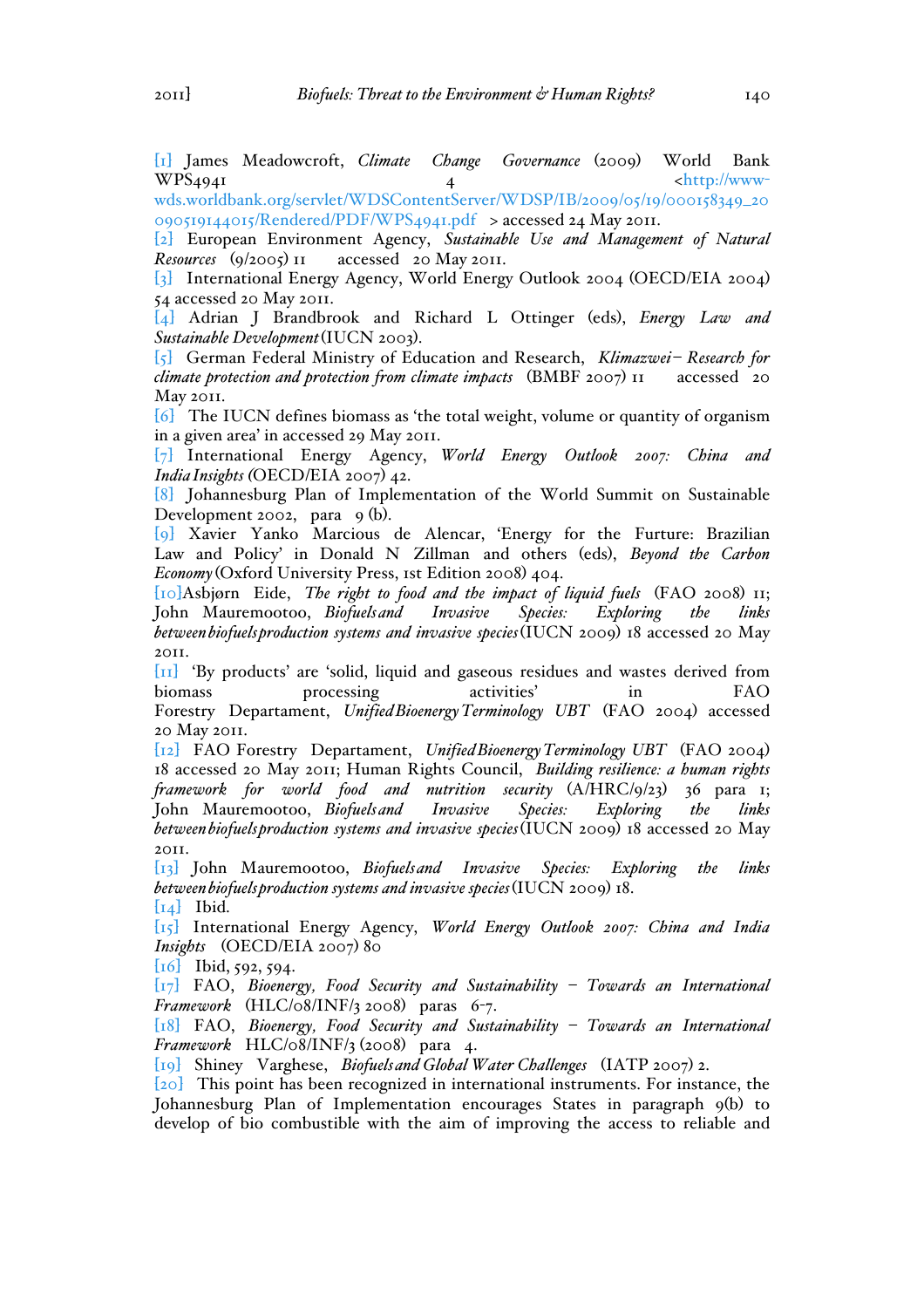affordable energy services for ensuring sustainable development and the eradication of poverty.

[21] Richard L Ottinger and Fred Zalcman, 'Legal measures to promote renewable and energy efficiency resources' in Adrian J Brandbrook and Richard L Ottinger (eds), *Energy Law and Sustainable Development*(IUCN 2007) 87; Richard L Ottinger,*Biofuels– Potential, Problems & Solutions*(2007) 1 accessed 20 May 2011.

[22] Jeffrey A McNeely, 'Energy and biodiversity: Understanding complex relationships' in Adrian J Brandbrook and Richard L Ottinger (eds), *Energy Law and Sustainable Development*(IUCN 2007) 34.

[23] Explicit reference to the right to access to water in human right instruments: Convention on the Rights of the Child (CRC), Art 24 (2) (c); Convention on the Elimination of All Forms of Discrimination against Women (CEDAW), Art 14 (2) (h); Convention on the Rights of Persons with Disabilities, Art 28 (2) (a); International Labor Organization Convention (ILO) No 161 on Occupational Health Services, Art 5 (b); the African Charter on the Rights and Welfare of the Child, Art 14 (1) (2) (c); and the Protocol to the African Charter on Human and Peoples' Rights on the Rights of Women in Africa, Art 15 (a). Implicit References in human rights treaties: UN-Charta, Art 55; Universal Declaration of Human Rights, Art 25 (1); ICCPR, Art 6; ICESCR, Art 11 and 12.

[24] Committee on Economic, Social and Cultural Rights, *General Comment No. 15Theright to water (Article 11 and 12* (E/C.12/2002/11) para 2.

[25] Human Rights Council, *Report of the United Nations High Commissioner for Human Rights on the Scope and content of the relevant human rights obligations related to equitable access to safe drinking water and sanitation under international human rights instruments* (A/HRC/6/3).

[26] Committee on Economic, Social and Cultural Rights, *General Comment No .15Theright to water (Article 11 and 12)*para 1.

[27] Shiney Varghese, *Biofuelsand Global Water Challenges* (IATP 2007) 1

[28] Ibid, 3.

[29] Charlotte de Fraiture and others, *Biofuelsand implications for agricultural water use: blue impacts of green energy* (Water Policy 10 Supplement 1, 2008) 71, 73.

 $\overline{[30]}$  Evapotranspiration (ET) is referred as 'the combination of two separate processes whereby water is lost on the one hand from the soil surface by evaporation and on the other hand from the crop by transpiration' in Richard G Allen and others,*Cropevapotranspiration- Guidelines for computing crop water requirements* (FAO Irrigation and drainage paper 56, 1998) 2 <

http://www2.webng.com/bahirdarab/evapotranspiration.pdf> accessed 2 Juni 2011. [31] Charlotte de Fraiture and others, *Biofuelsand implications for agricultural water use: blue impacts of green energy* (Water Policy 10 Supplement 1, 2008) 79.

[32] Ibid, 68.

[33] The National Research Council, *Water Implications ofBiofuelsProduction in the United States* (Report in Brief, 2007) accessed 28 May 2011.

[34] Erika Engelhaupt, 'Biofuling: Water Problems' (2007) 41 Environmental Science & Technology 7593-4.

[35] Manfred Nowak, *Einführung in das internationale Menschenrechtssystem* (1st, Neuer Wissenschaftlicher Verlag 2002) 36, 62; Walter Kälin and Jörg Künzli, *Universeller Menschenrechtsschutz* (2nd edition, Nomos 2008) 110.

[36] States which include the right to water in their national constitutions: Congo, Ethiopia, Gambia, Kenya, South Africa, Uganda, Zambia, Ecuador und Uruguay.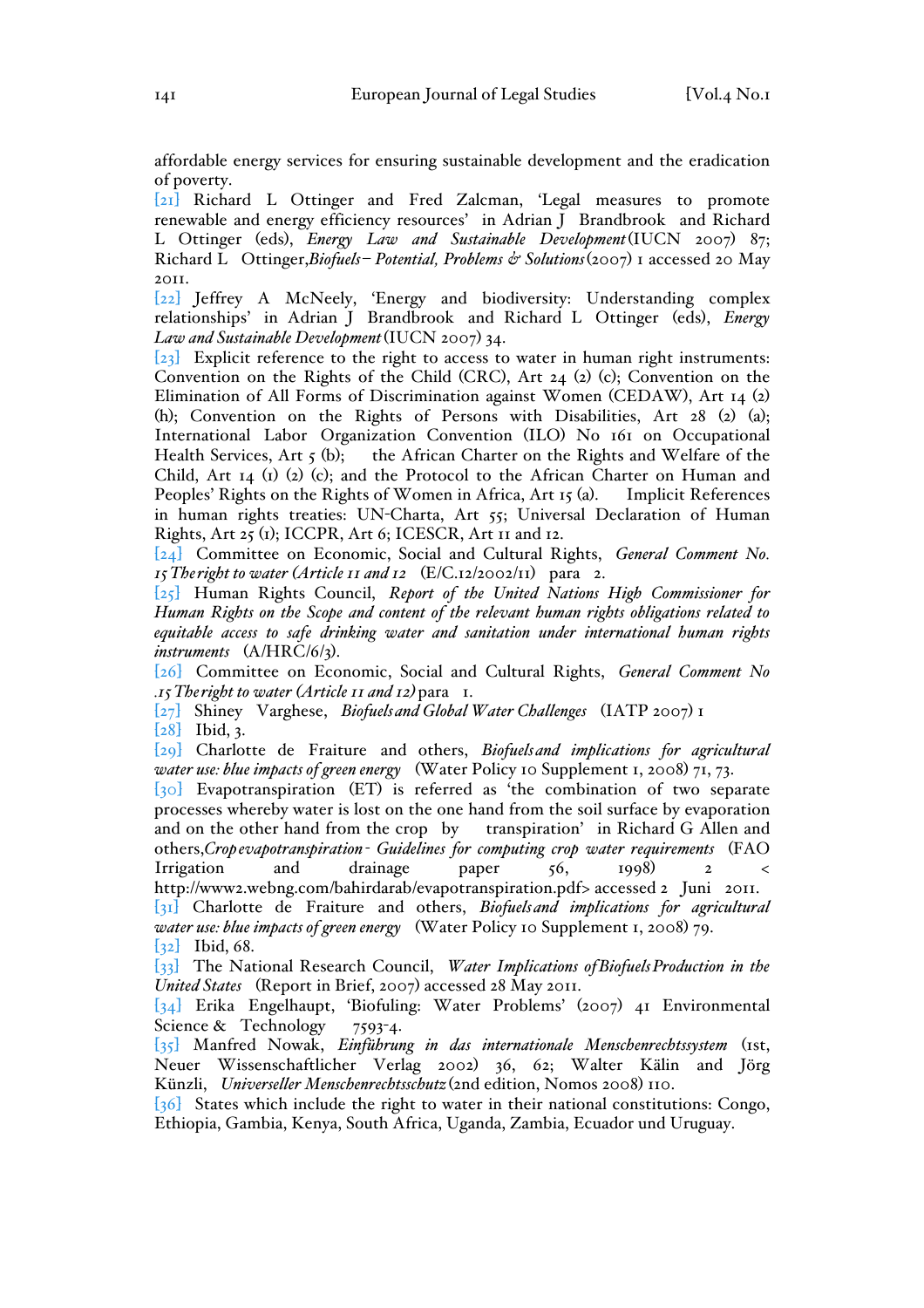[37] *The Social and Economic Rights ActionCenterand theCenterfor Economic and Social Rights v. Nigeria* (2001) AHRLR 60 para 50.

[38] Asbjørn Eide, *The right to food and the impact of liquid fuels* (FAO 2008) 17-8. [39] Ibid.

[40] General Assembly, *The Right to Food* (A/62/289) para 38.

[41] Ibid; Jeffrey A McNeely, 'Energy and biodiversity: Understanding complex relationships' in Adrian J Brandbrook and Richard L Ottinger (eds), *Energy Law and Sustainable Development*(IUCN 2007) 34.

[42] Richard L Ottinger, *Biofuels– Potential, Problems & Solutions*(2007) 4-5.

[43] General Assembly, *The Right to Food* (A/62/289) para 39; Fidel Mignorance, *The Flow of Palm Oil: Colombian-Belgium/Europe;AStudy from a Human Rights Perspective*(HREV 2007) 36-41.

[44] Human Rights Council, *Report of the SpecialRapporteur on adequate housing as a component of the right to an adequate standard of living,*Miloon Kothari (A/HRC/4/18) para 26; Asbjørn Eide, *The right to food and the impact of liquid fuels*(FAO 2008) 16-17.

[45] *Maya indigenous community of Toledo v Belize,* Report no 40/04 (Inter-American Commission of Human Rights, 12 October 2004) para 154.<br>
[46] Mayagna (Sumo) Awas Tingniv Nicaragua (2001) Serie C

[46] *Mayagna(Sumo)AwasTingniv Nicaragua* (2001) Serie C no 79 para 149; *Marry and CarrieDannv United States* Report no 75/02 (Inter-American Commission of Human Rights, 27 December 2004) para 130.

[47] International agreements that contain provisions related to the right of indigenous people to property and the access to natural resources: ICCPR, art 27; International Convention on the Elimination of All Forms of Discrimination, art 5 (d) (v); Convention concerning Indigenous and Tribal Peoples in Independent Countries ILO no 169, art 7 (1), art 14 (1), art 15; United Nations Declaration on the Rights of Indigenous People, art 26.

[48] *Marry and CarrieDannv United States* Report no 75/02 (Inter-American Commission of Human Rights, 27 December 2004) para 130.

[49]Asbjørn Eide, *The right to food and the impact of liquid fuels* (FAO 2008) 116.

 $[50]$  ICESCR, art II (I).

[51] Committee on Economic, Social and Cultural Rights, *General Comment No 4 The right to adequate housing*  $(A \text{ + } I(I))$  *para 8 (a).* 

[52] Commission on Human Settlements,*Report of the Commission on Human Settlements on the work of its eleventh session*(A/43/8/Add.1) para 13.

[53] Committee on Economic, Social and Cultural Rights, *General Comment No 7Theright to adequate housing (Article 11(1)): forced evictionspara* 9.

 $[54]$  Ibid, paras 13, 15.

[55] Jeffrey A McNeely, 'Energy and biodiversity: Understanding complex relationships' in Adrian J Brandbrook and Richard L Ottinger (eds), *Energy Law and Sustainable Development*(IUCN 2007) 34.

[56]Asbjørn Eide, *The right to food and the impact of liquid fuels* (FAO 2008) 18-19.

[57] Committee on Economic, Social and Cultural Rights, *General Comment No 7Theright to adequate housing (Article 11(1)): forced evictions* para 10.

[58] *Saramakav. Surinam*(2007) Serie C no 172 para 134.

[59] Grant Ferret, 'Biofuels "crime against humanity"' *BBC News*(London, 27 October 2007) accessed 10 June 2011.

[60] Andrew Downie, 'Brazil's counter attack on biofuels' *Time*(28 April 2008) accessed 10 June 2011.

|  | [61] Andris Piebalgs,    | 'The | future      | of biofuels' | (eBio <sub>Ist</sub> |       |
|--|--------------------------|------|-------------|--------------|----------------------|-------|
|  | European Bioethanol Fuel |      | Conference, | Brussels,    |                      | April |